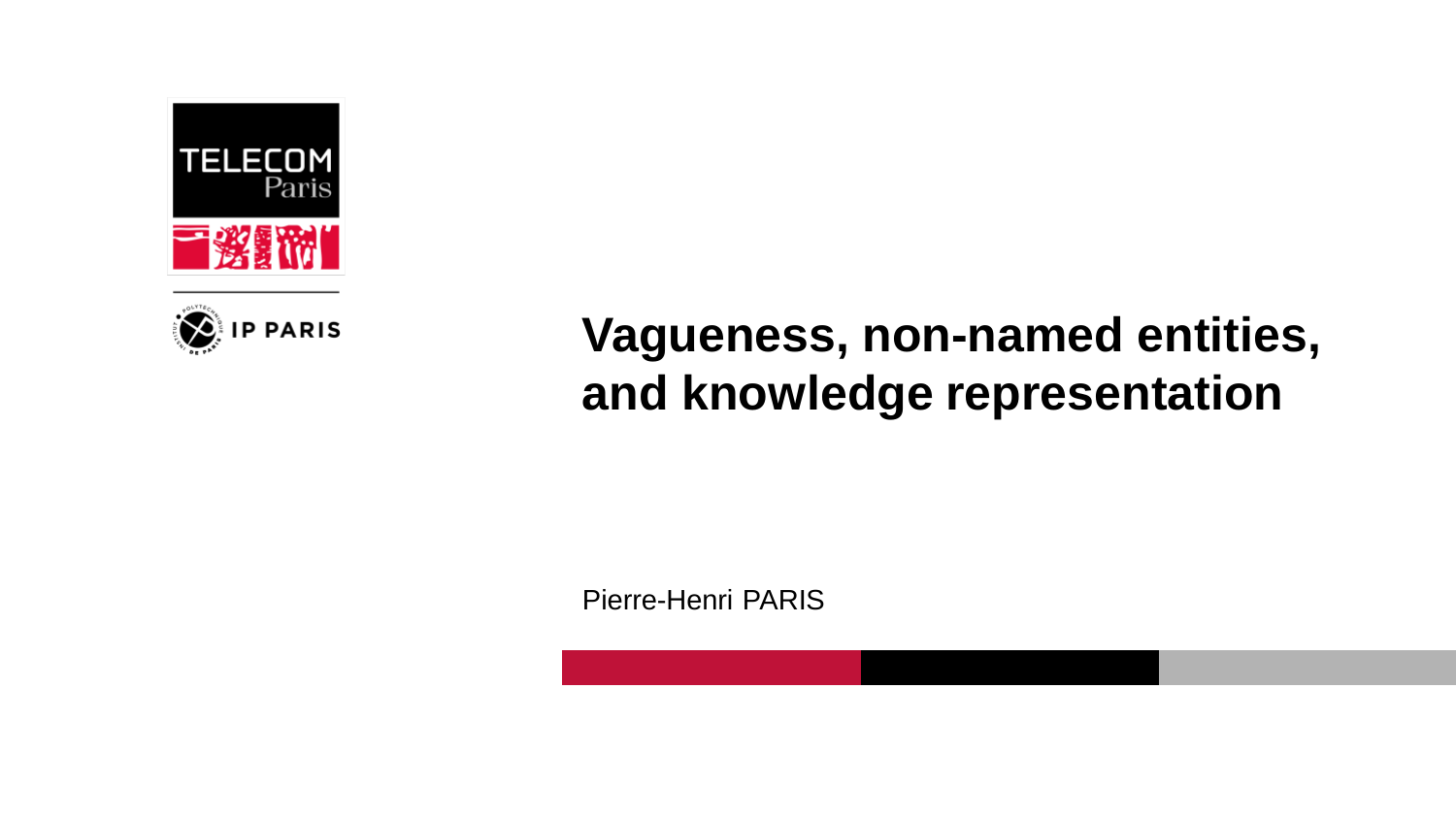

Une école de l'IMT

**2** 27/04/2021 **27/04/2021 27/04/2021 27/04/2021** Une école de l'IMT **2006 2006 2006 2006 2006 2006 2006 2006 2006 2006 2006 2006 2006 2006 2006 2006 2006 2006 2006 2006 2006 2** 

**D** IP PARIS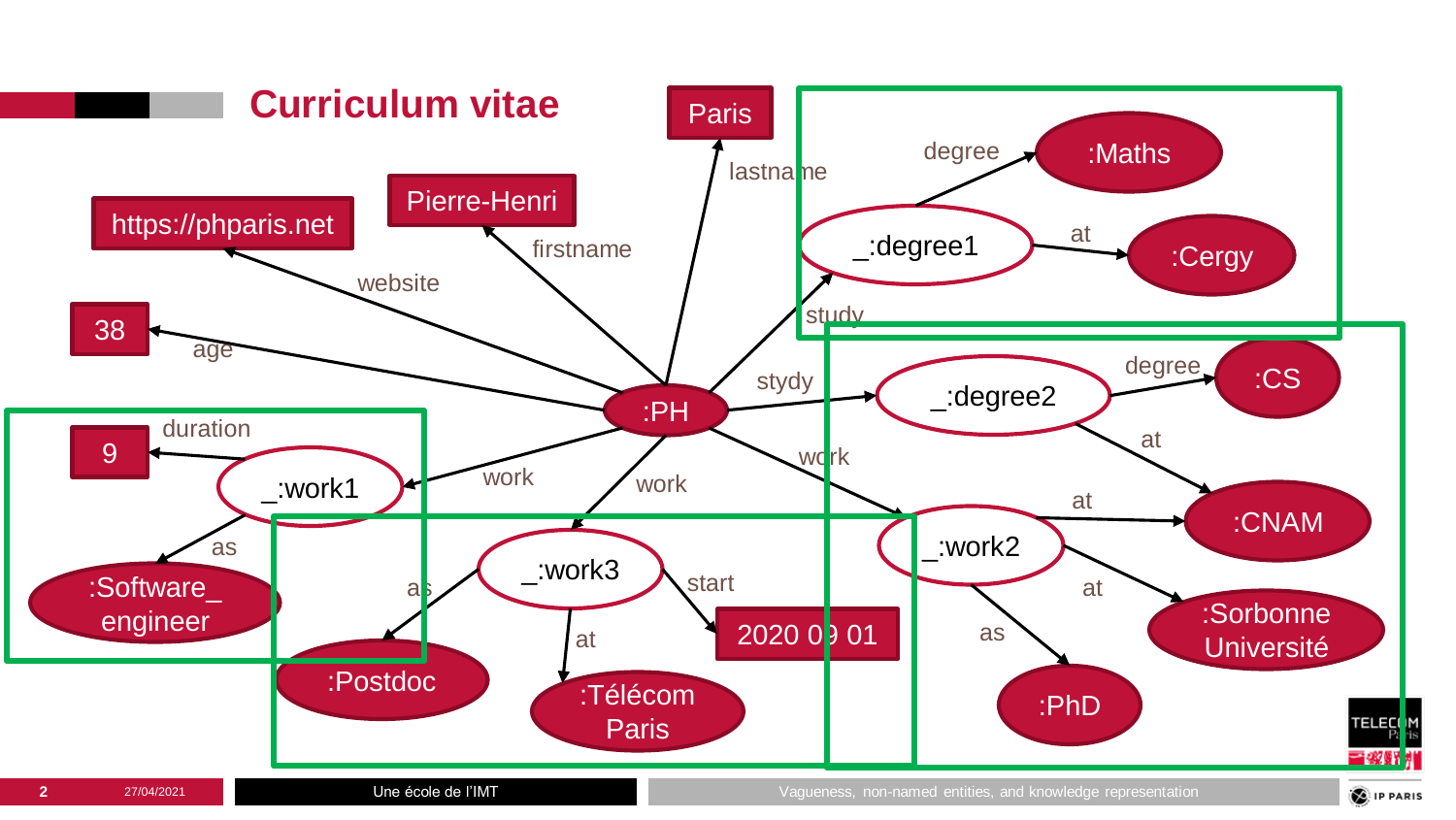

- **1. The Vagueness of Vagueness in Noun Phrases**
- **2. Non-Named Entities – The Silent Majority**
- **3. Knowledge Representation and Reasoning**

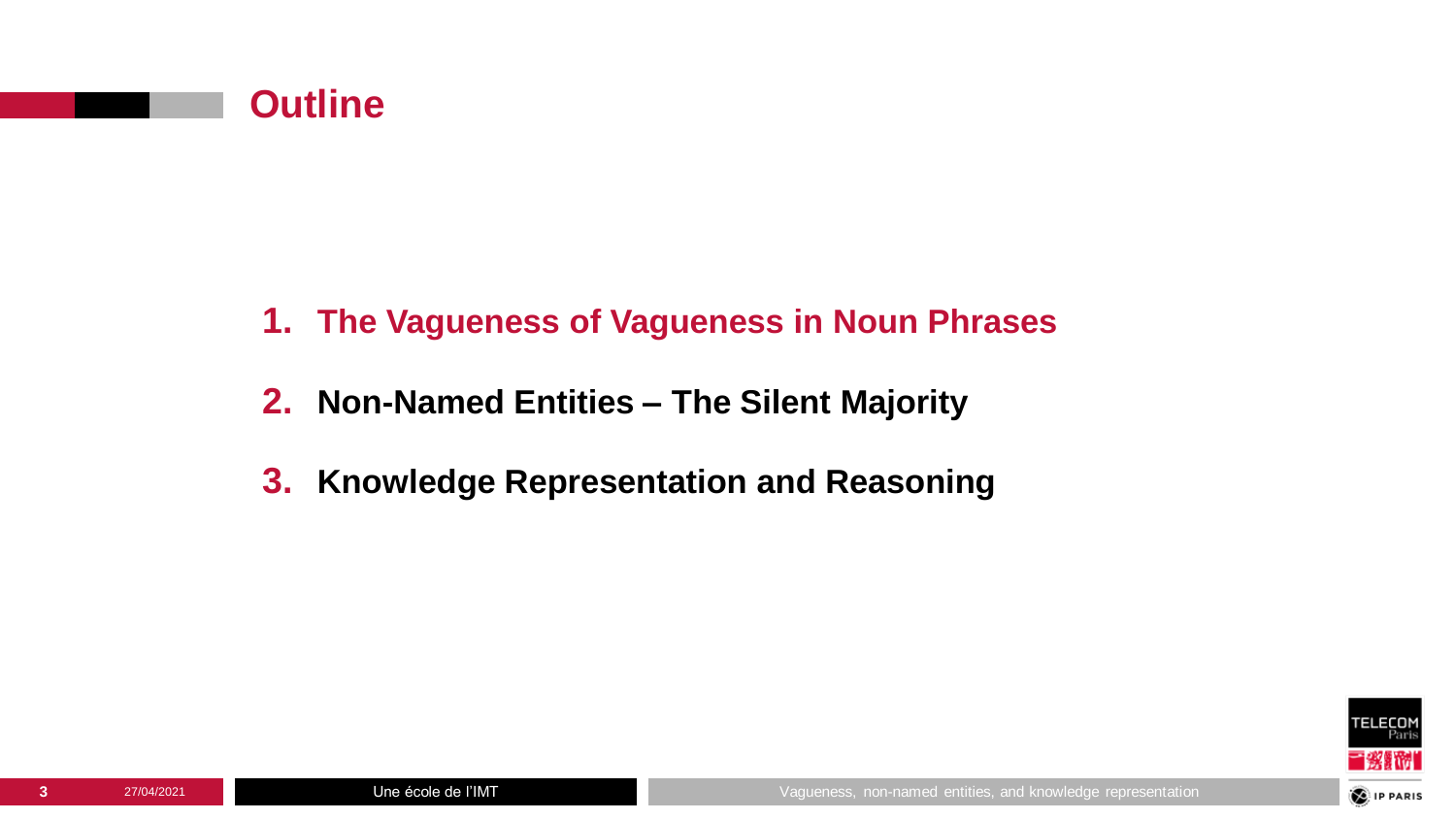

**"***In the early 20th century, German researchers made advances in linking smoking to health harms.***"**

■ This is a factual sentence, and thus interesting for information **extraction.**

**However, when is the early 20th century? Who are the German researchers? How many of them? What advances? What are the health harms?**

- How to detect, extract, model and reason with vagueness?
- Vagueness has not been sufficiently studied

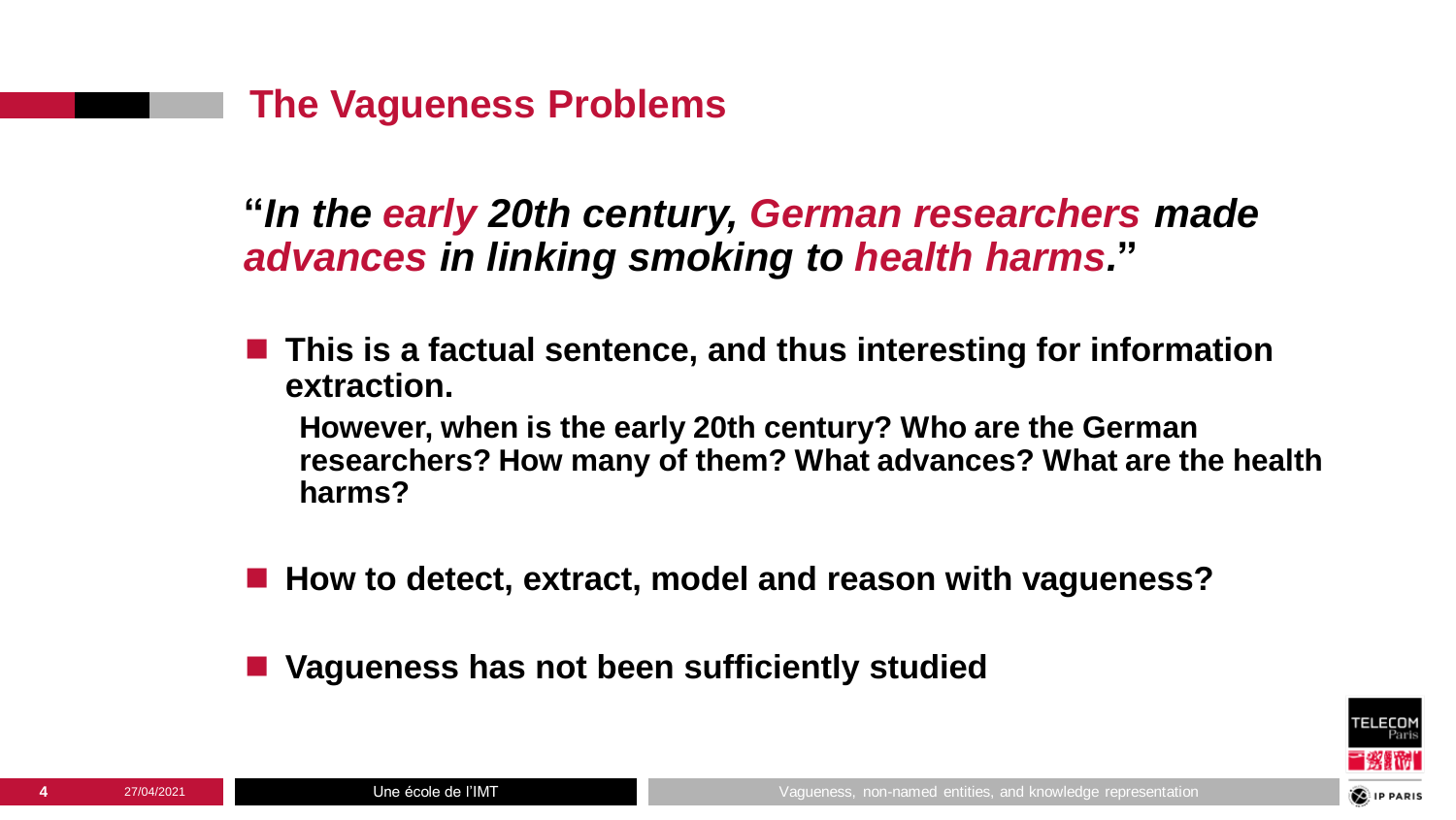## **Types of Vagueness**

- **Scalar vagueness** 
	- **expressions that can be interpreted as a scalar**
	- **"***a rich person***", "***long-running debate***", "***early history***"**
- Quantitative vaqueness
	- **Expressions that refer to an unspecified portion of an entity or to a set of entities whose number is not identified**
	- **"***a part of the film***", "***many scientists***", "***scientists"*
- Subjective vaqueness
	- **Expressions that can apply to a certain degree, and where there is no consensus on how to measure this degree**
	- **"***a beautiful man***", "***high ethical standards***", "***tensions***"**



**Vagueness often depends on its context, i.e. the sentence in which it is used: "***Computer scientists believe that AES encryption is safe***" VS "***Computer scientists did not exist in the Middle Ages***"**



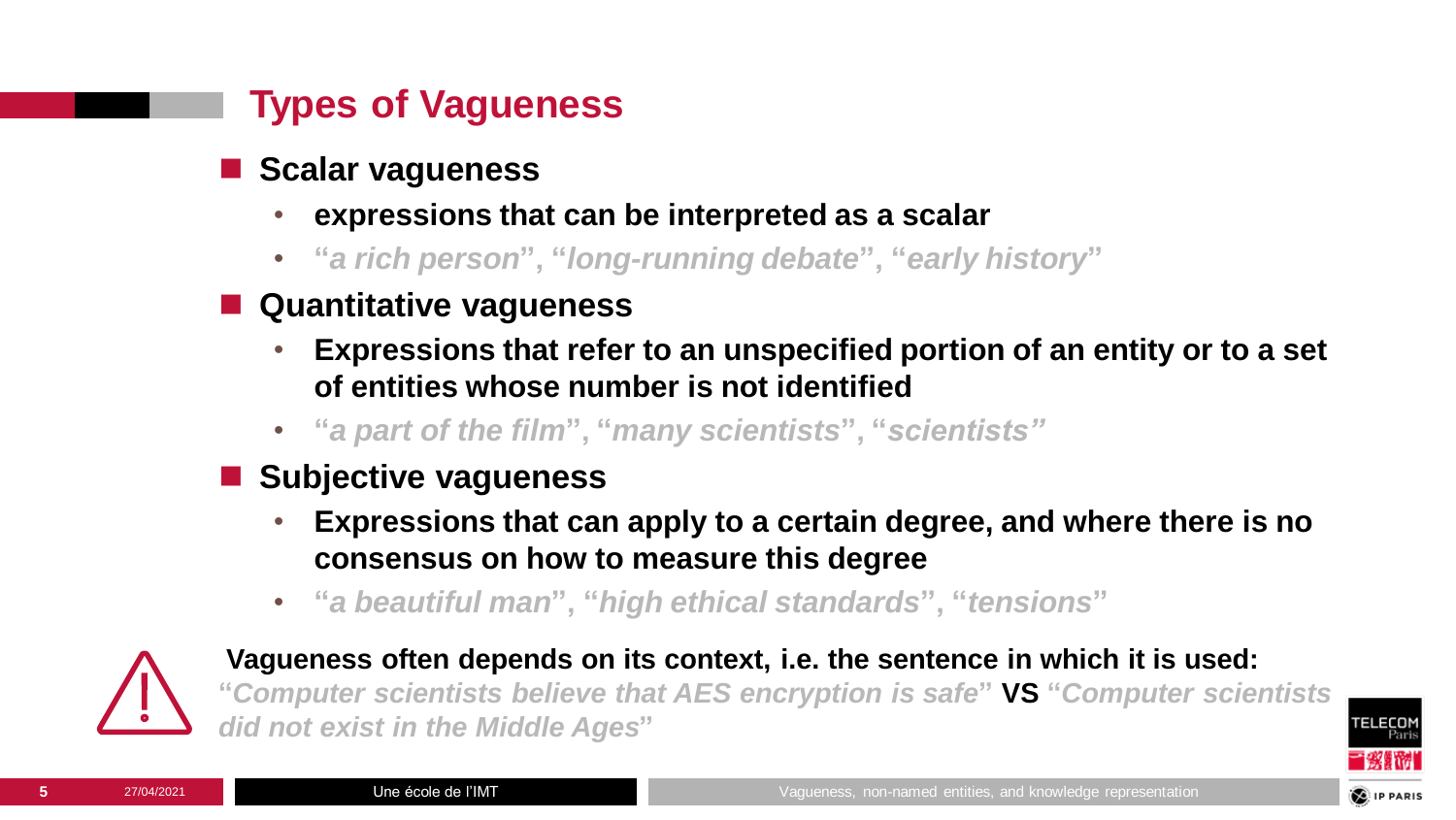#### **Case Study: Wikipedia**

- ◼ **Wikipedia featured articles (high quality articles)**
- ◼ **Wikipedia is a widely used standard reference, in both research and industry applications**
- 1 article abstract for each of the 30 featured article topics

#### ⟹ **our study constitutes a probable lower bound on the frequency of vagueness**



**TELECO**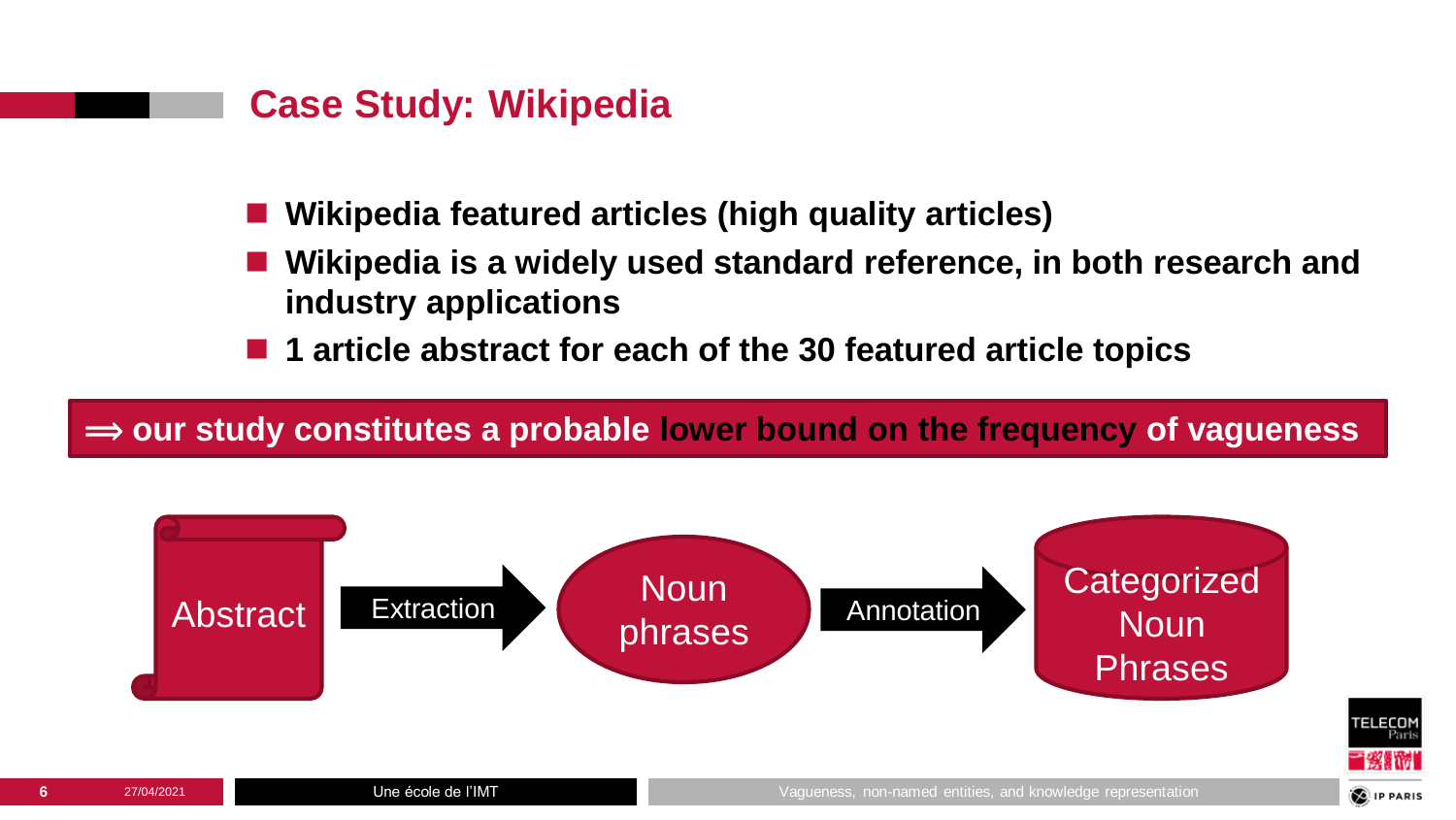## **Case Study: Wikipedia**



**⇒ ¼ of noun phrases are vague!** 

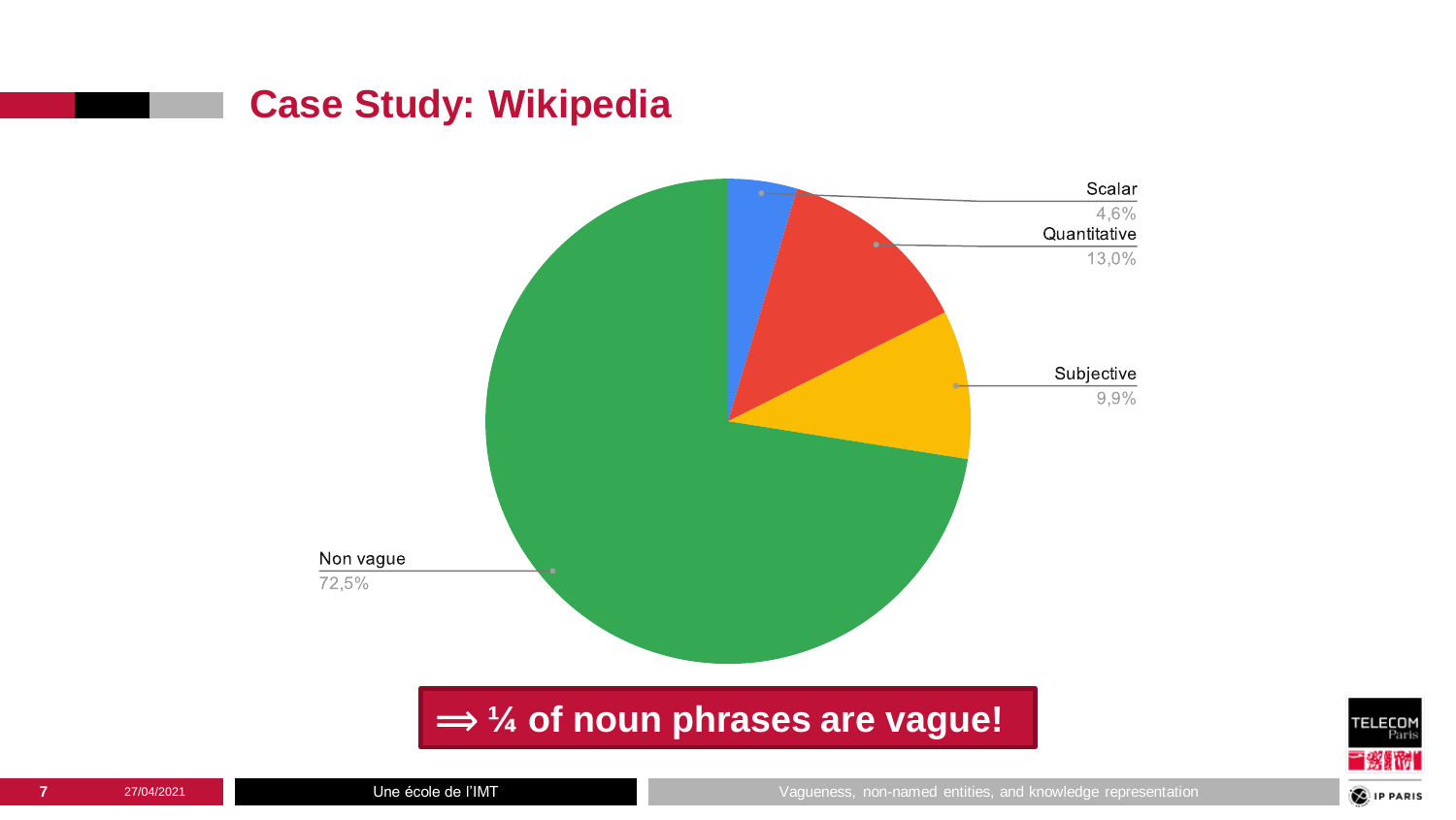## **Existing Works: Reasoning with Vagueness**

- Logical Approaches
	- **Generalized quantifiers for quantitative vagueness**
	- **Fuzzy Logic for scalar vagueness**
	- **Fuzzy Logic +** ALC **Description Logic for scalar vagueness**
- ◼ **Probabilistic Approaches**
	- **Bayesian approach for scalar vagueness in adjectives**
	- **Word co-occurrence for scalar vagueness in modifiers**

 $\Rightarrow$  **Quantitative and scalar vagueness could be addressed if different approaches are used together, but subjective vagueness remains out of reach**

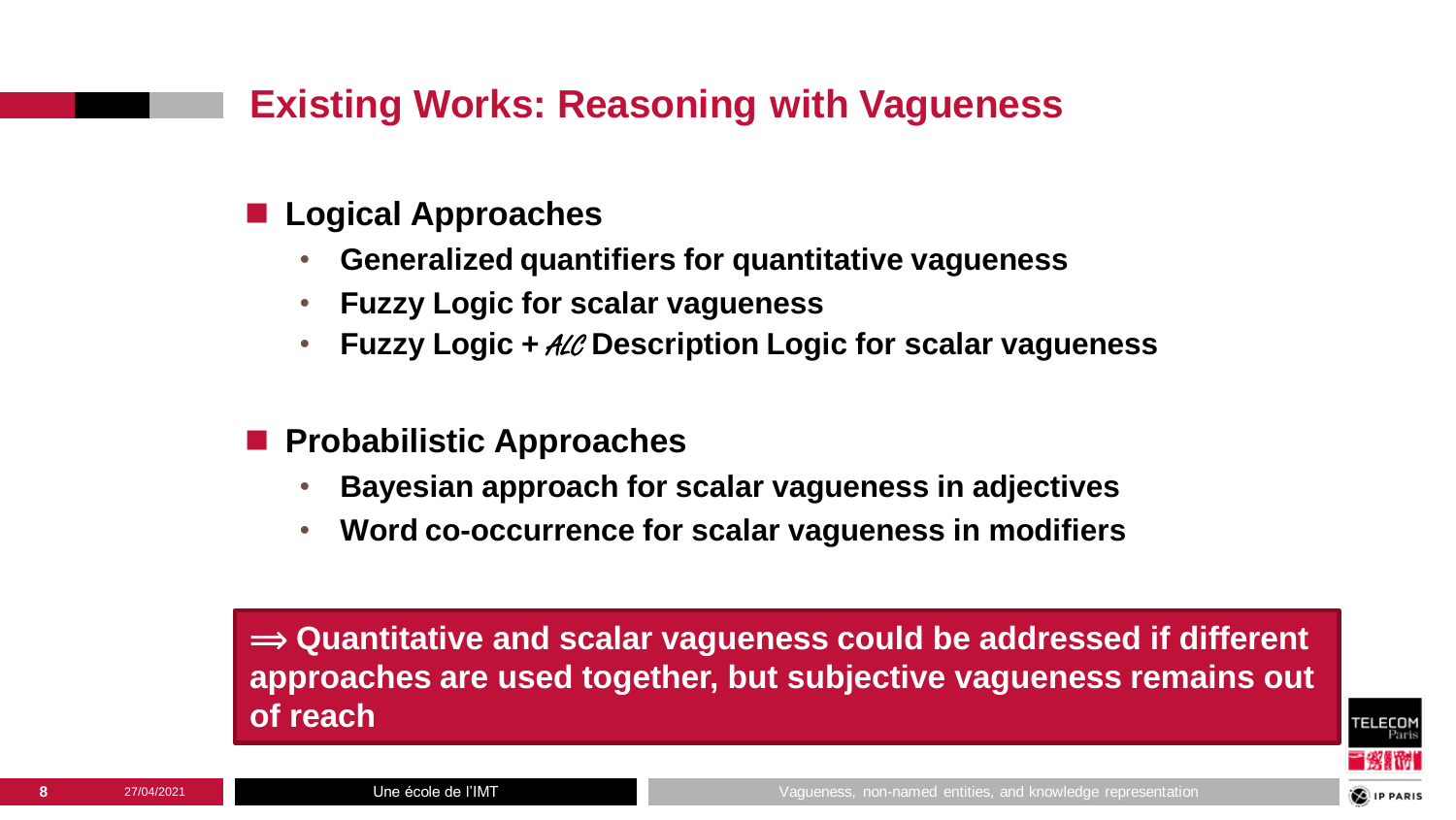## **Existing Work: Detecting Vagueness**

#### ◼ **Noun phrase level:**

- **Vague definitions in ontologies:**  certain words indicate vagueness
- **Requirement specifications in the railway domain:**

difficult to define phrases that identify vagueness with a high accuracy

#### • **Privacy policies:**

collection of vague words to train a classifier, there is no exhaustive list of vague words

- Sentences and noun phrases levels:
	- **Crowdsourcing annotations in privacy policies to train two classifiers:**  vagueness is context-dependent

#### $\Rightarrow$  **Classifiers can detect vagueness on specific domains, could they detect vagueness in general?**

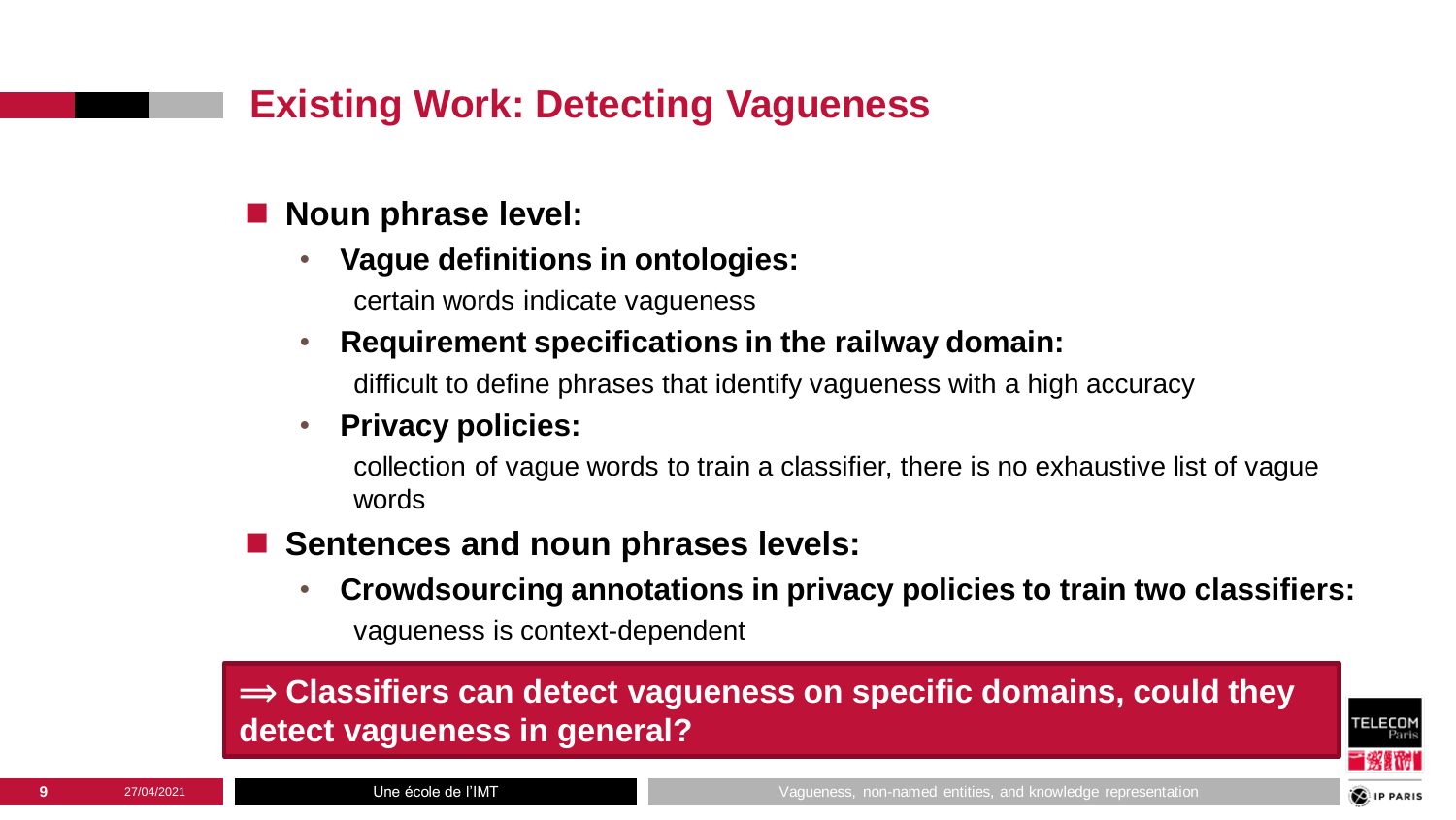

■ Vagueness is a common phenomenon in noun phrases, but current **approaches do not address it comprehensively.**

■ Syrine El Aoud, Pierre-Henri Paris, and Fabian M. Suchanek. "*The Vagueness of Vagueness in Noun Phrase***". In: ACL 2021 (under review)**

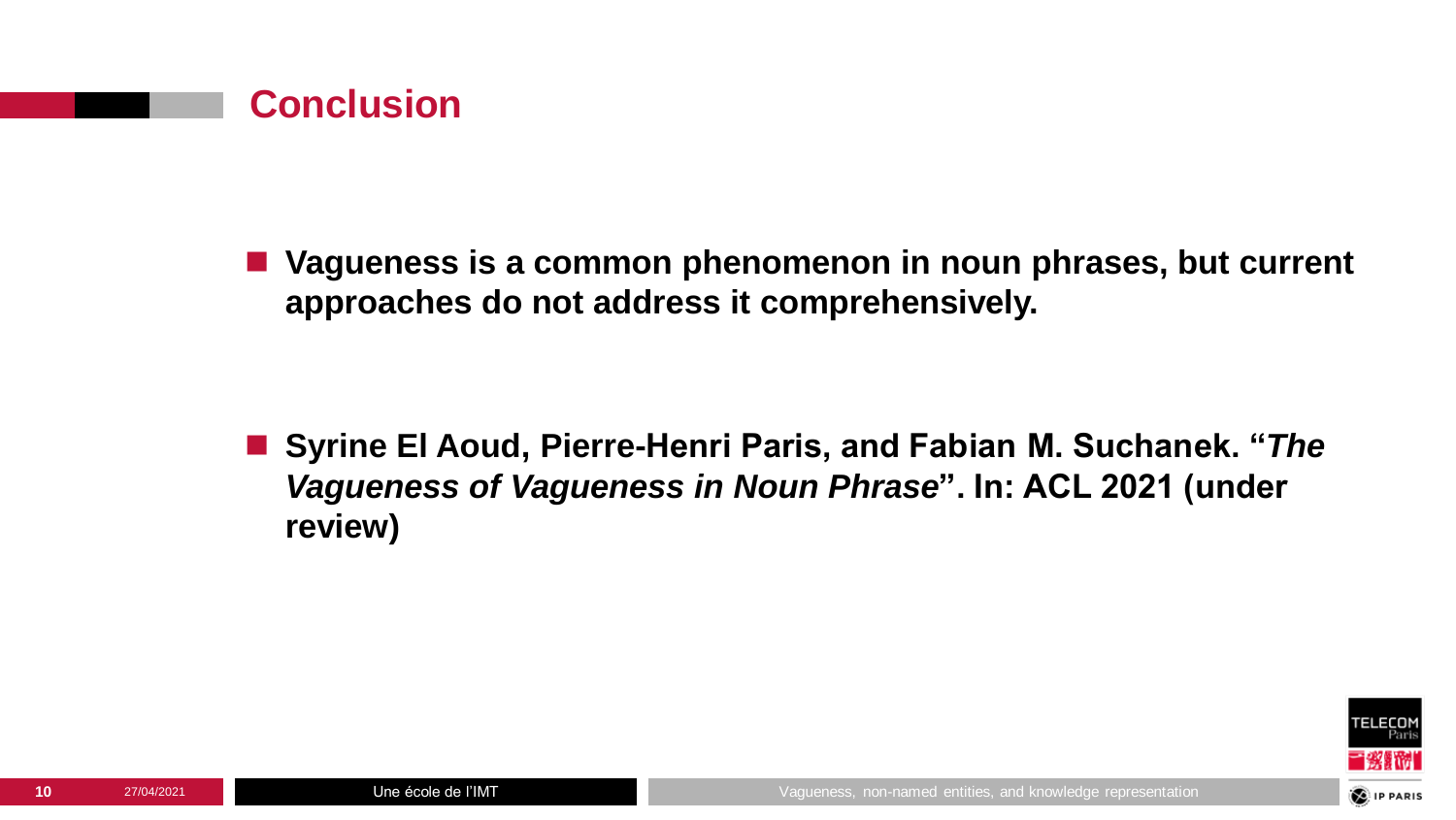

- **1. The Vagueness of Vagueness in Noun Phrases**
- **2. Non-Named Entities – The Silent Majority**
- **3. Knowledge Representation and Reasoning**

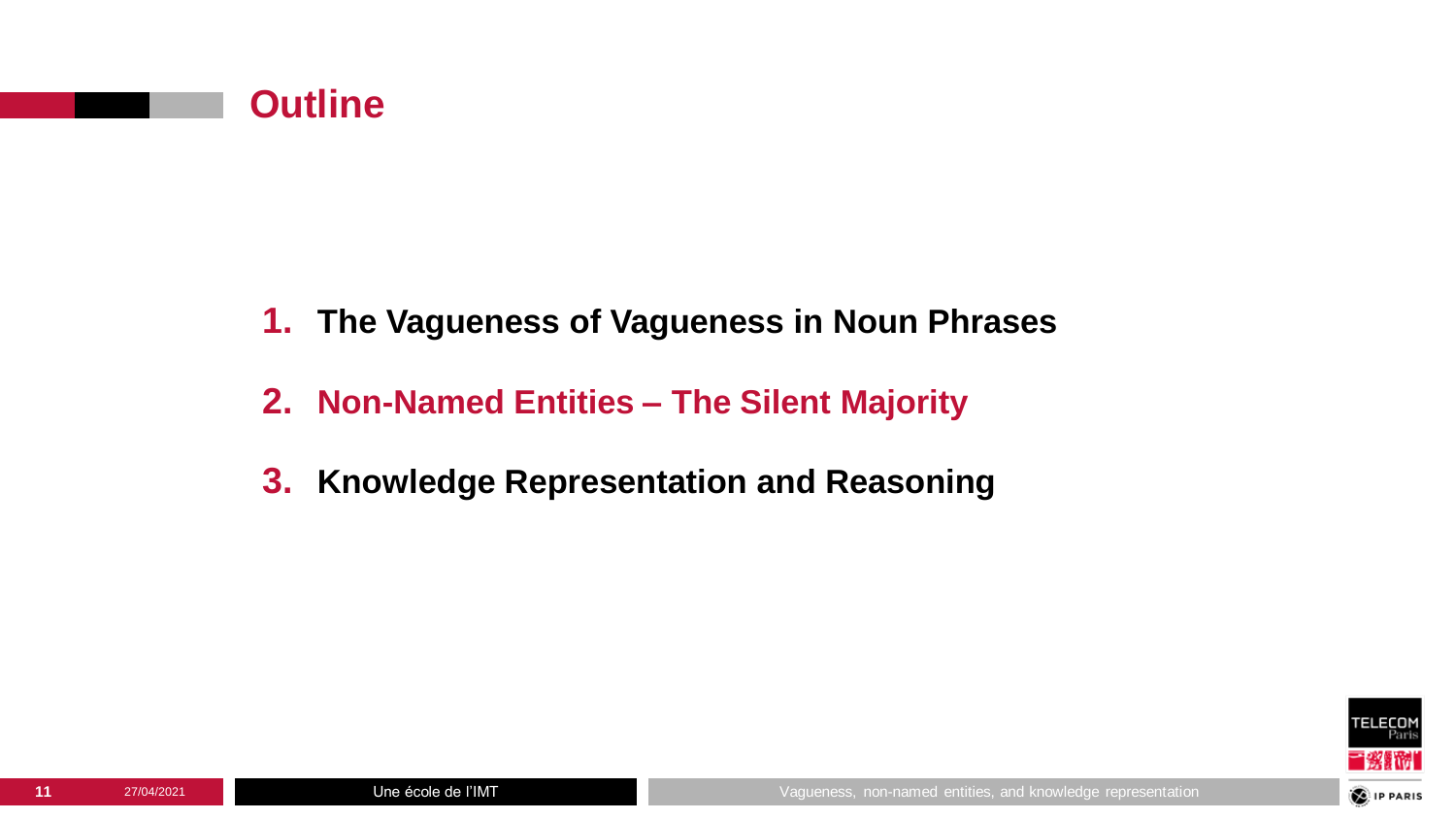

**"***The Arab Spring resulted in contentious battle between a consolidation of power by religious elites and the growing support for democracy.***"**

- This is a factual sentence, and thus interesting for information **extraction.**
- However, it contains only a single named entity. Many fact**extraction techniques will simply not consider the other non-named entities.**



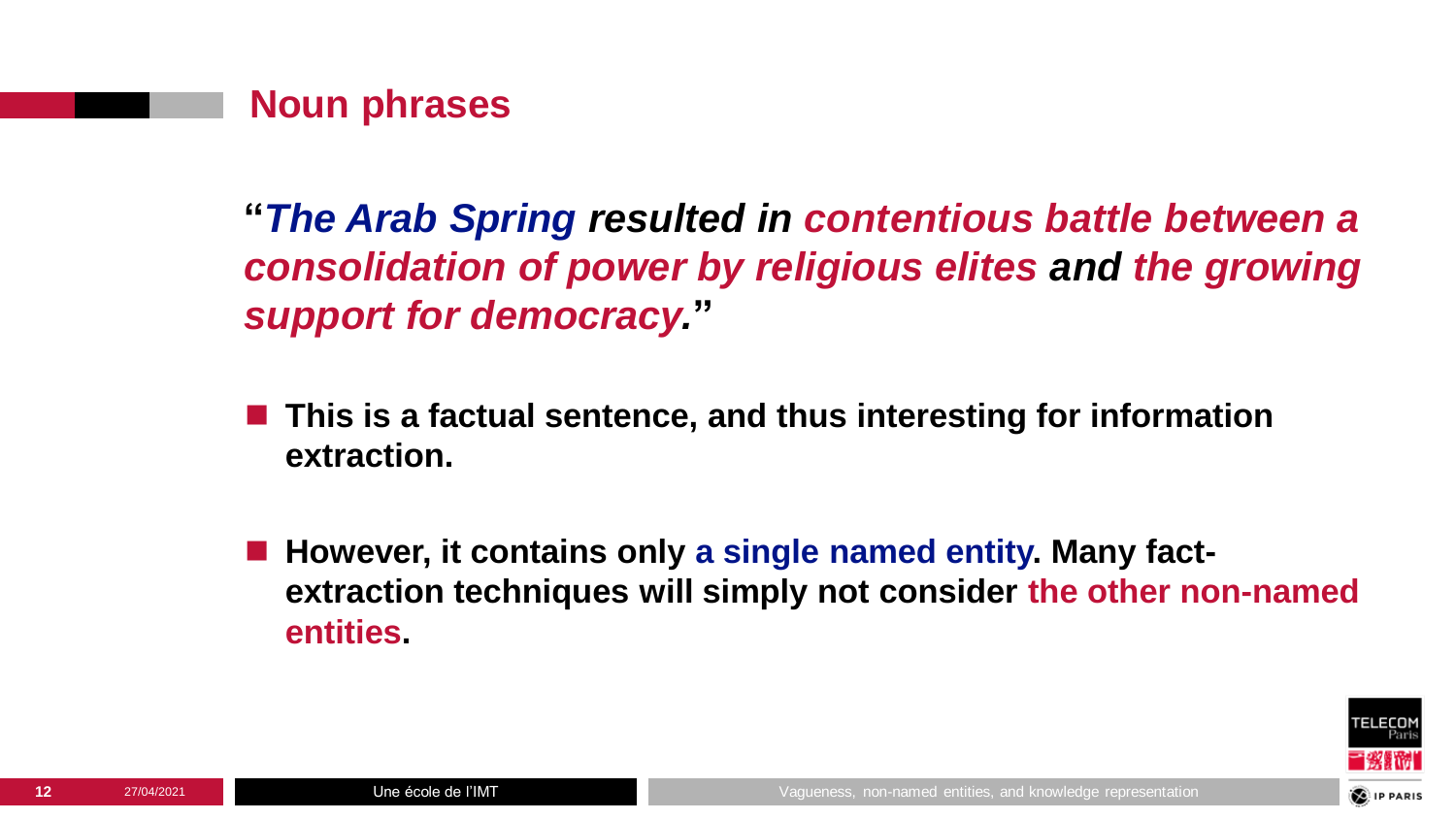## **Manual Study of Non-Named Entities in Wikipedia**



#### 1 article abstract for each of the 30 featured Wikipedia article categories

![](_page_12_Picture_3.jpeg)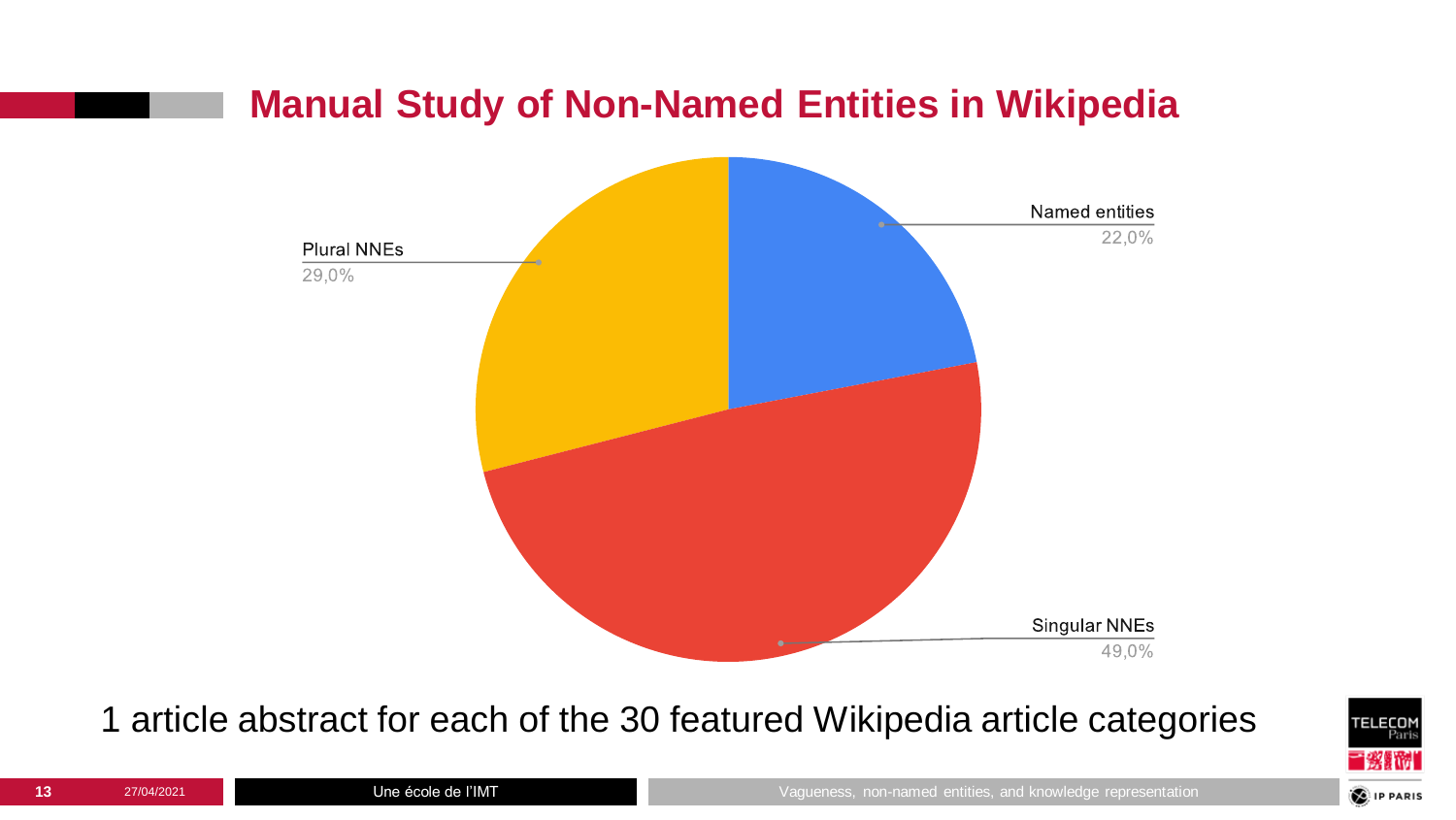## **Non-named entities by Yago class**

![](_page_13_Figure_1.jpeg)

![](_page_13_Picture_2.jpeg)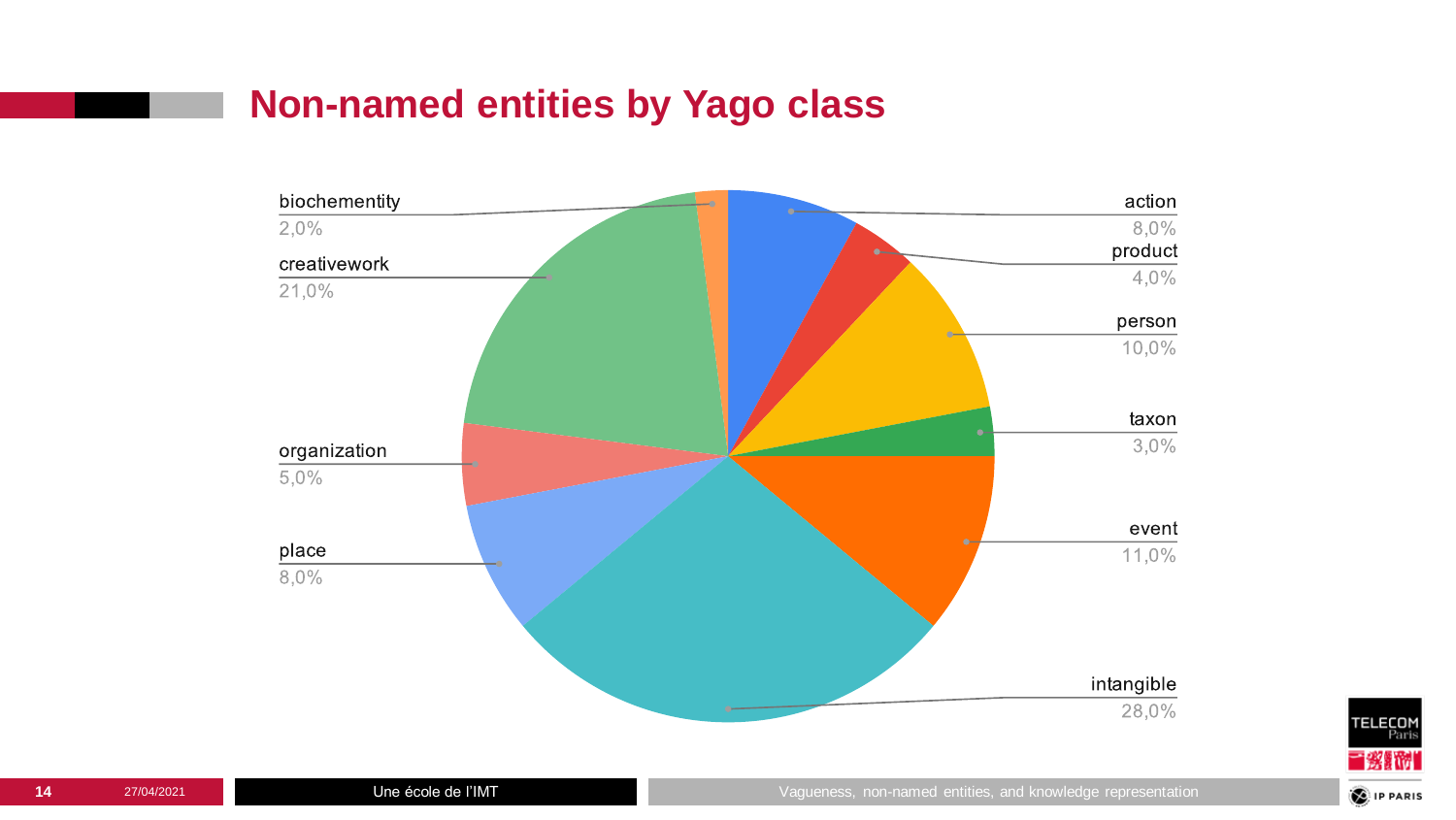## **Non-named entities by nature and modifiers**

![](_page_14_Figure_1.jpeg)

![](_page_14_Picture_2.jpeg)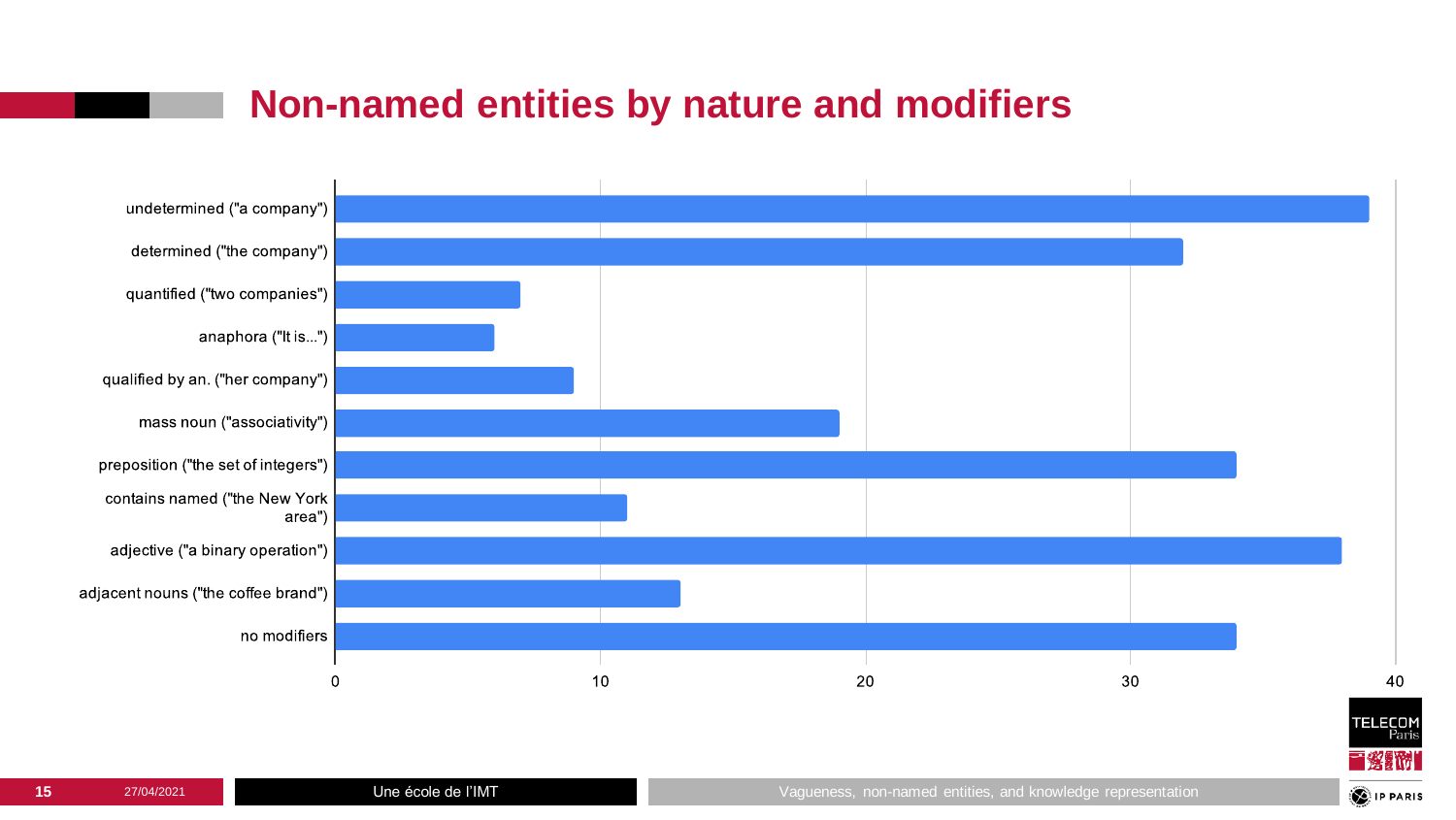## **Adding Non-named Entities to RDFS Knowledge Bases**

#### ■ Extracting non-named entities

- **Possible with Semantic parsers, AMR, Open Information Extraction systems…**
- **Named entities are mapped to the knowledge base**

#### ◼ **Modeling non-named entities**

- **Replace anaphoras and determined noun phrases with their referent**
- **Simple nested noun phrases are linked together**
- **Use of ad-hoc classes for plural noun phrases**
- **Make singular noun phrases anonymous instances of ad-hoc classes**
- **Replication of numbered noun phrases**
- **Mass nouns became classes**

![](_page_15_Figure_11.jpeg)

![](_page_15_Picture_12.jpeg)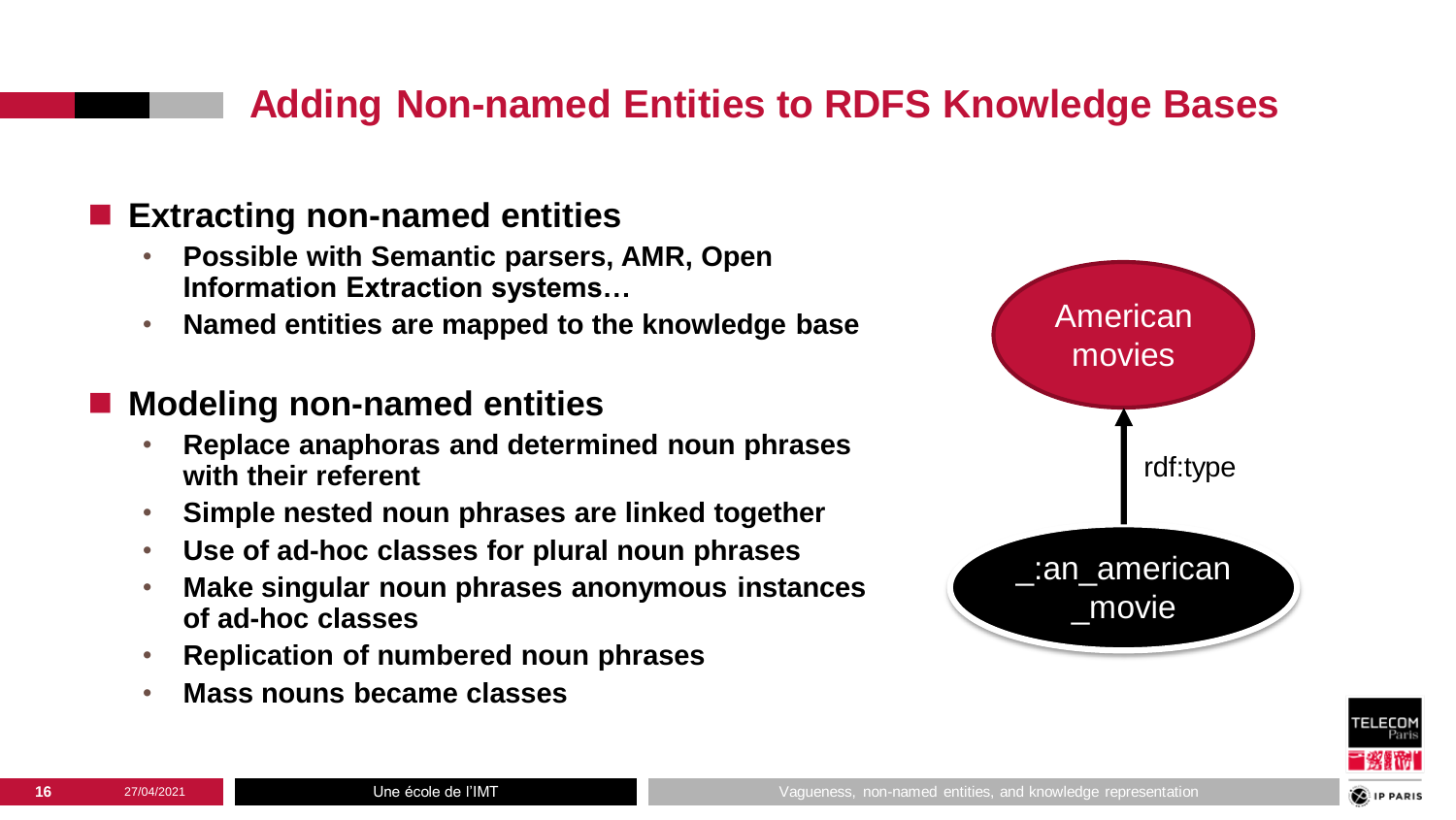#### **The Gap that remains**

- Knowledge representation:
	- **Some knowledge bases contain mainly classes, others mix classes and instances, and others duplicate them**
	- **Plural noun phrases like «** *hundreds of soldiers* **»**
	- **Vague noun phrases like «** *large-scale settlement* **»**
	- **Nested entities like «** *the growing support for democracy in many Muslim-majority states* **»**
- ◼ **Canonicalization: Similar non-named entities in different contexts like two different rises of the same stock market**
- Facts: Comparatives, superlatives, and temporal comparisons like **«** *A rose is more beautiful than a daisy* **»**

![](_page_16_Picture_8.jpeg)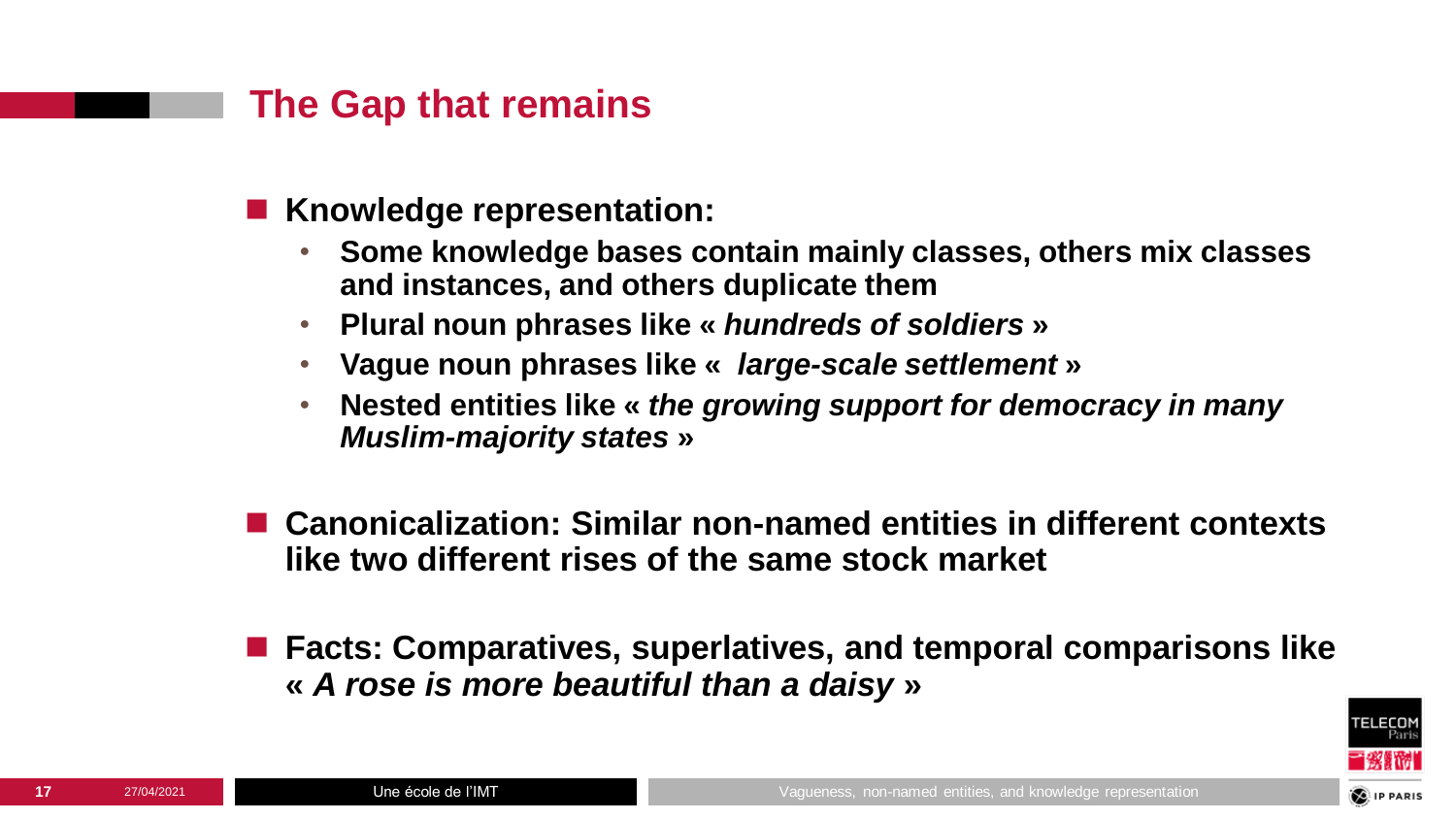![](_page_17_Picture_0.jpeg)

- **1. The Vagueness of Vagueness in Noun Phrases**
- **2. Non-Named Entities – The Silent Majority**
- **3. Knowledge Representation and Reasoning**

![](_page_17_Picture_5.jpeg)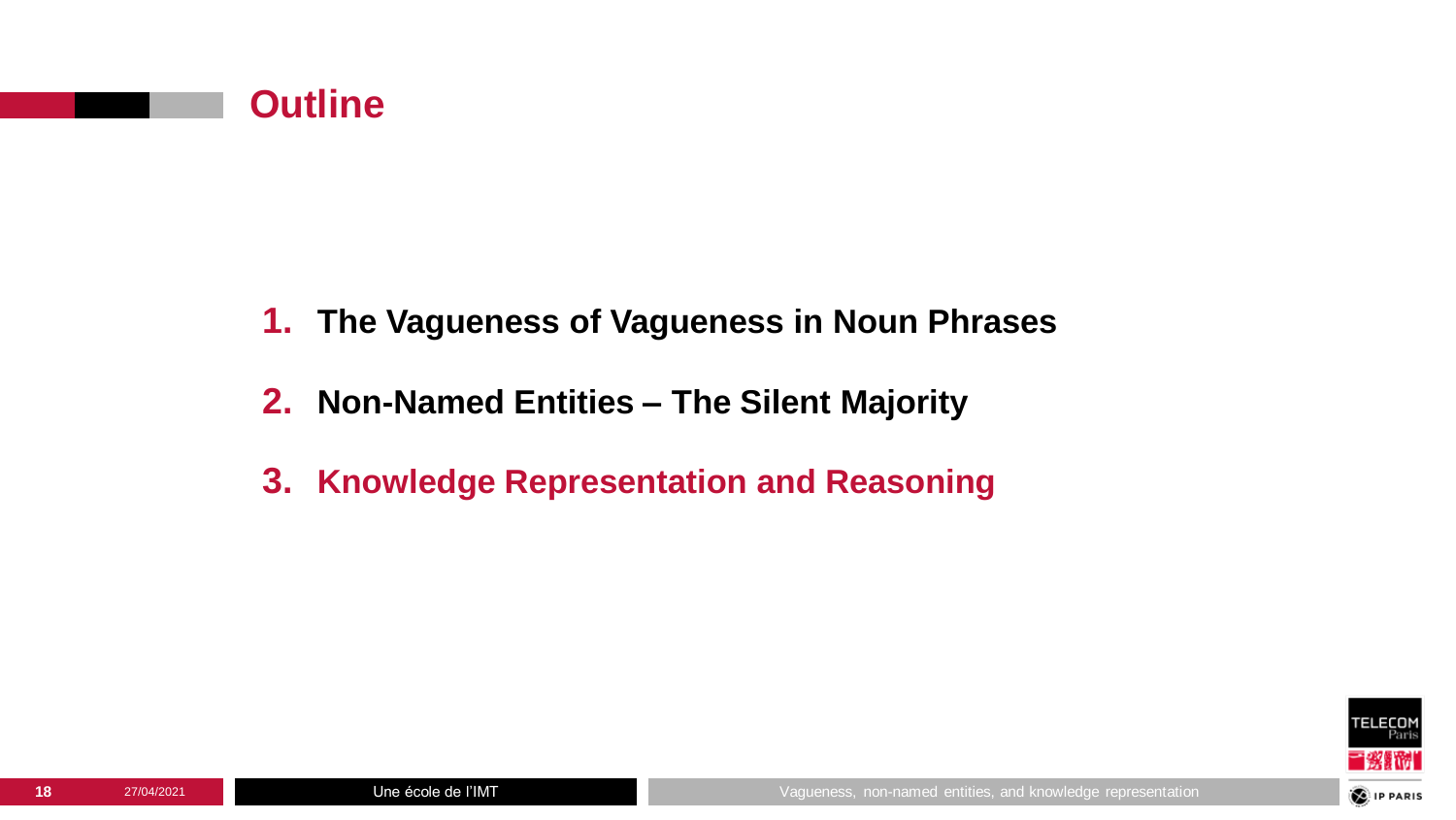## **What we want to model: High arity relationship**

![](_page_18_Picture_1.jpeg)

**Arity is the number of arguments of a relationship**

![](_page_18_Picture_3.jpeg)

**Because information is not always binary, we want to model relationship with arity > 2**

![](_page_18_Picture_5.jpeg)

**"***Fabian teaches Information Extraction in a specialized Master's program.***"**

![](_page_18_Picture_7.jpeg)

**Reification and other constructs that tackle arbitrary relationships lead to undecidability of reasoning, if used in an unrestricted way.**

![](_page_18_Figure_9.jpeg)

![](_page_18_Picture_10.jpeg)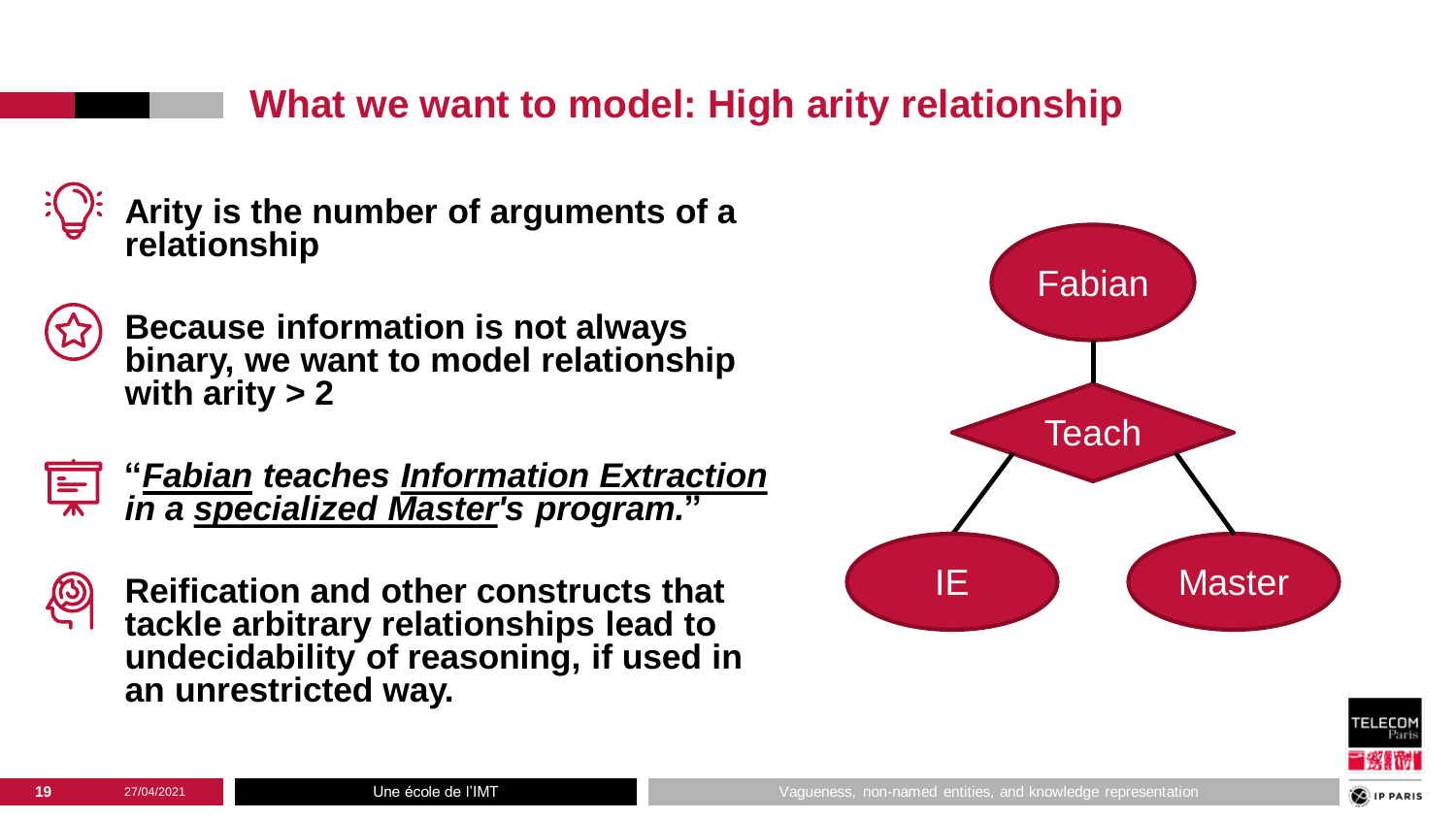## **What we want to model: Events**

![](_page_19_Picture_1.jpeg)

**Events are objects in time**

![](_page_19_Picture_3.jpeg)

**Many modeling/reasoning dimensions depend on events**

![](_page_19_Picture_5.jpeg)

**What, when, topic, where and who? "***The Apollo 11 crew landed on the Moon on July 21, 1969.***"**

![](_page_19_Picture_7.jpeg)

**Evolution of long-lasting event? Use of a temporal logic or Event calculus?**

![](_page_19_Picture_9.jpeg)

![](_page_19_Picture_10.jpeg)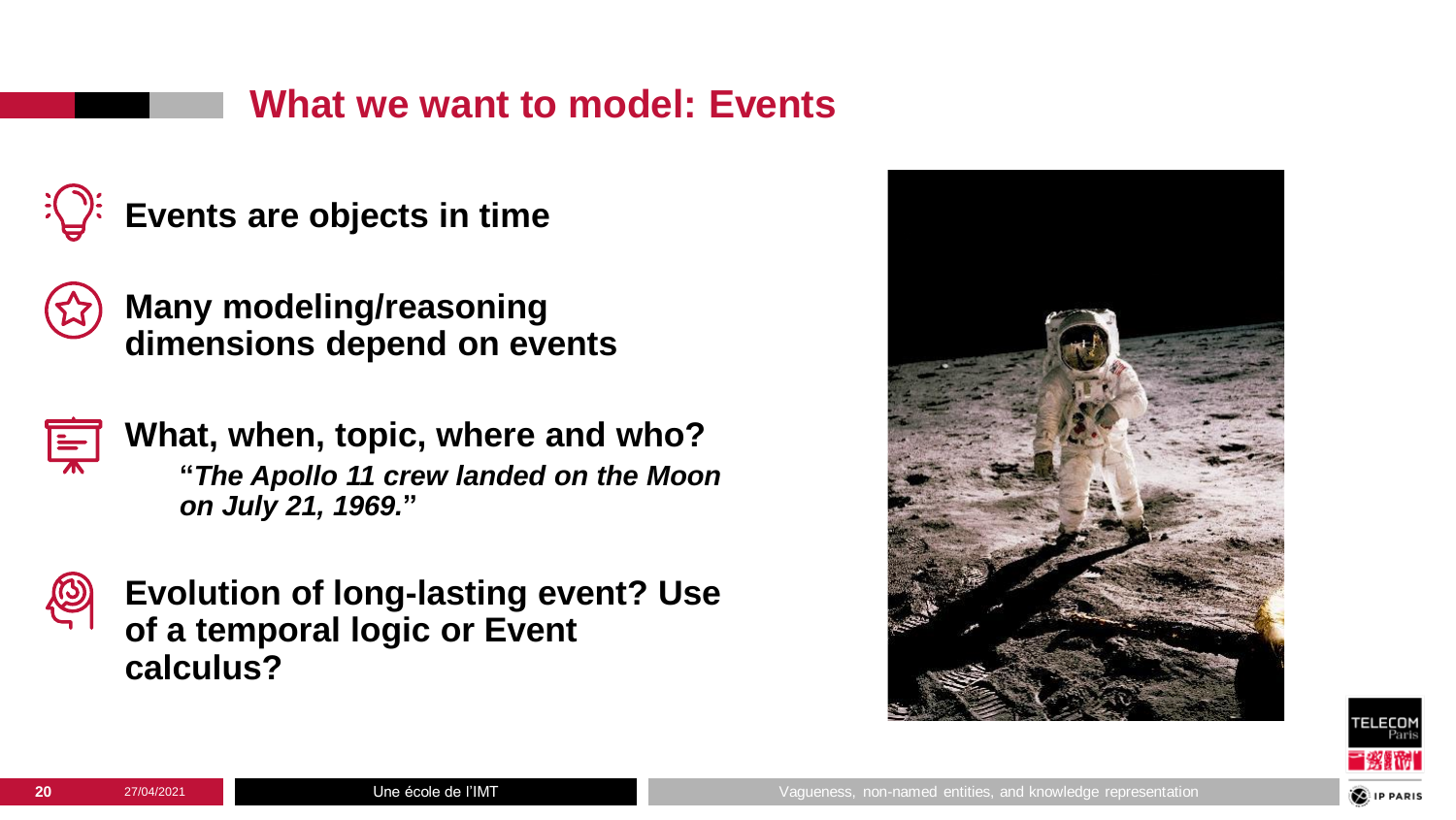#### **What we want to model: Precedence**

**An event that happened before another one**

![](_page_20_Picture_2.jpeg)

## **Useful to model a narrative**

![](_page_20_Picture_4.jpeg)

 $\forall E_i$ : before(E<sub>1</sub>, E<sub>2</sub>), before(E<sub>2</sub>, E<sub>3</sub>)  $\Rightarrow$  before( $\vec{E}_1, \vec{E}_3$ ) **"***WW1 happened before WW2 and WW2 happened before the creation of European Union*" ⇒ "*WW1 happened* 

*before the creation of European Union***"**

![](_page_20_Picture_7.jpeg)

**How to model temporal dimension? Point-based or interval?**

![](_page_20_Figure_9.jpeg)

![](_page_20_Picture_10.jpeg)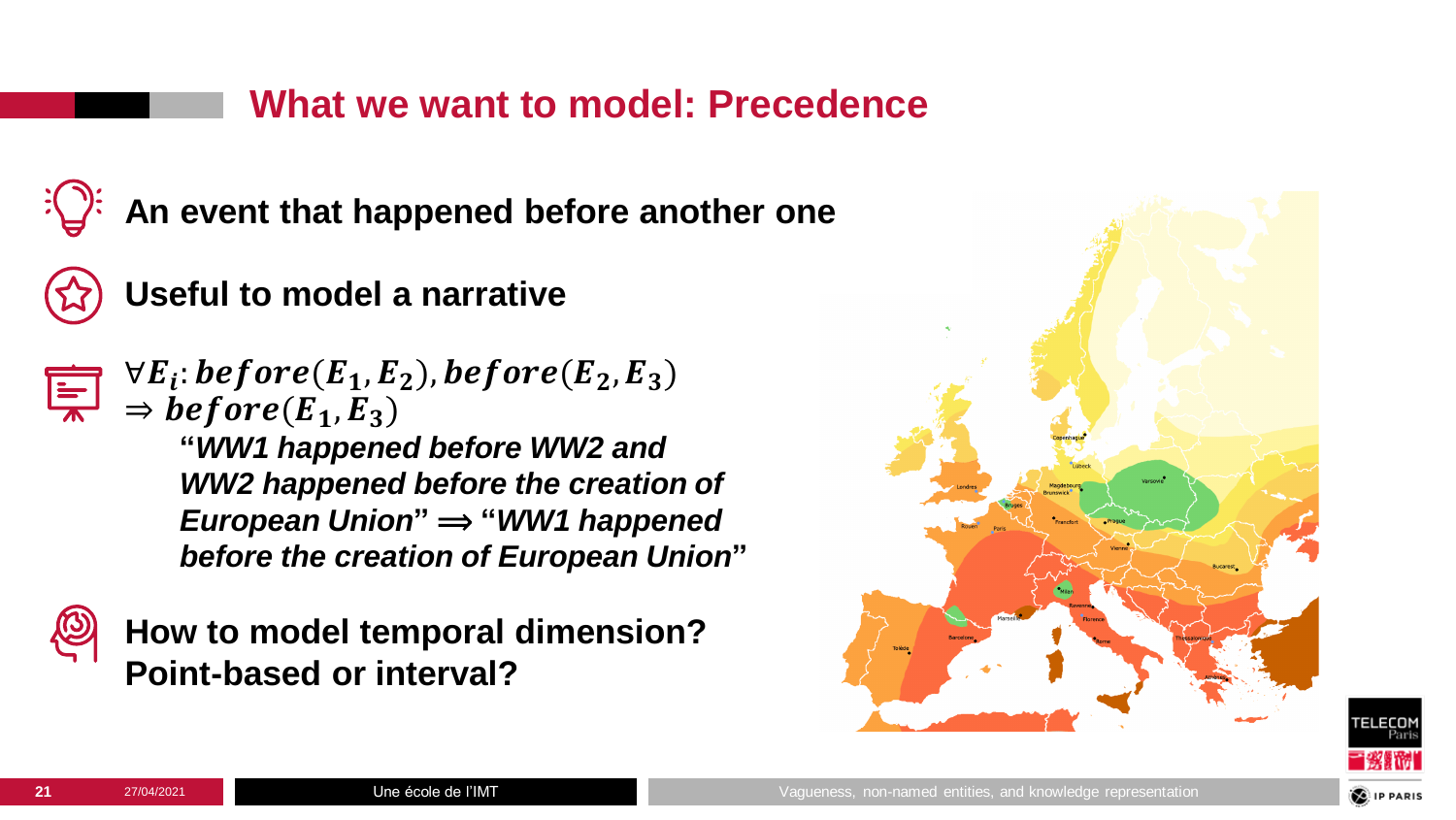## **What we want to model: Causation**

![](_page_21_Picture_1.jpeg)

**An event contributes to the production of another event**

**Causation is necessary to explain succession of events**

![](_page_21_Picture_4.jpeg)

 $\forall a, b, c: causes(a, b), causes(b, c) \Rightarrow causes(a, c)$ **"***The crisis of 2008 caused a recession. The number of homeless families is increasing due to the recession.***"**

![](_page_21_Picture_6.jpeg)

#### **Multiple implementations are possible**

- **Necessary causes**
	- $\rightarrow \forall x, y$ : necessary(x, y) and  $y \Rightarrow x$
	- ─ "*People who have a salary necessarily have a job.*"
- **Sufficient causes**
	- $\rightarrow \forall x, y$ : sufficient(x, y) and  $x \Rightarrow y$
	- ─ "*The recession caused the increase in the number of homeless families.*"
- **Contributory causes**
	- $\forall x_i, y:$  contributory $(x_1, ..., x_n, y), x_1, ..., x_n \Rightarrow y$
	- ─ "*Excessive risk-taking by banks contributed to the crisis of 2008.*"

![](_page_21_Picture_17.jpeg)

![](_page_21_Picture_18.jpeg)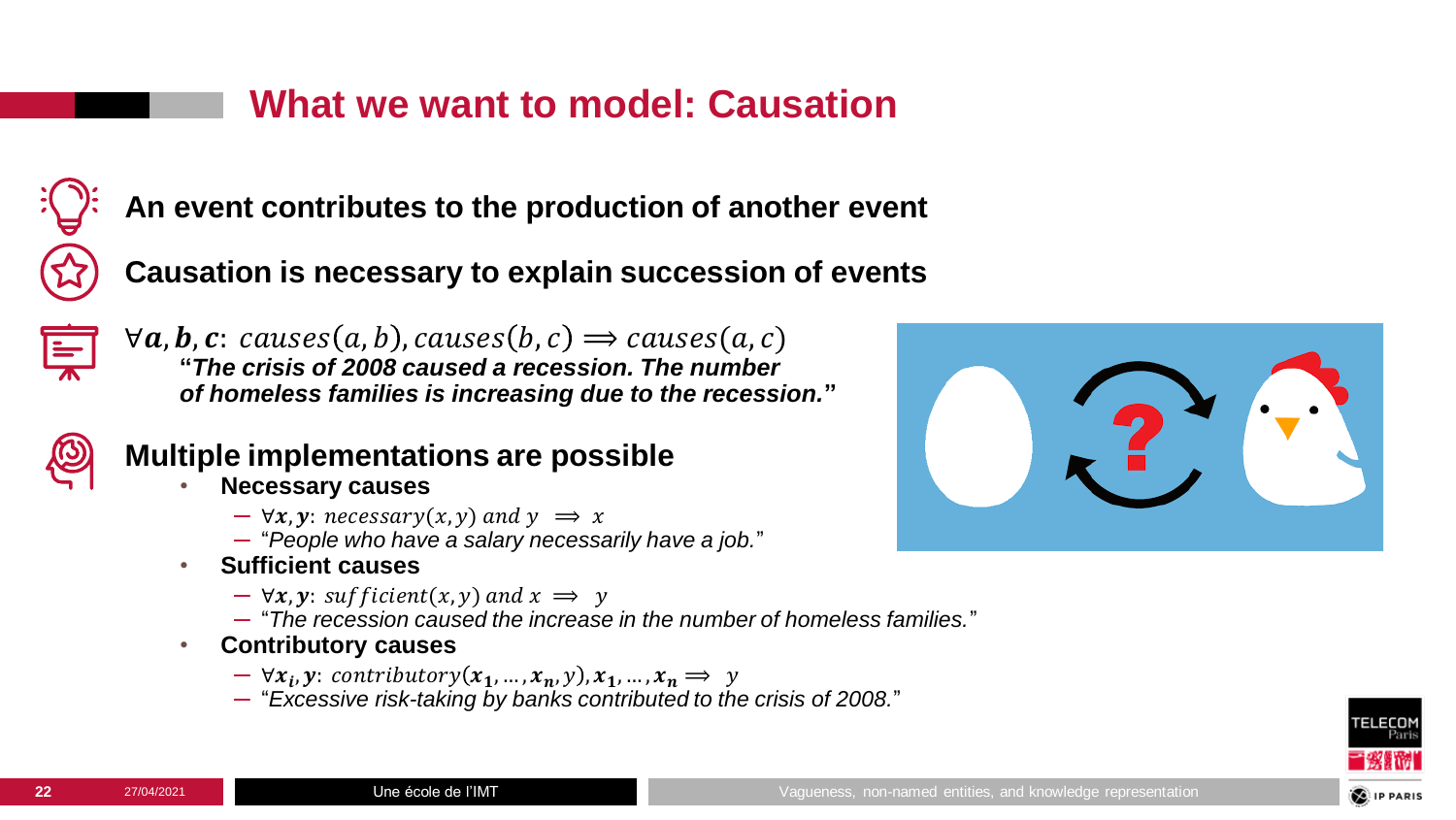## **What we want to model: Negation**

![](_page_22_Picture_1.jpeg)

**Most knowledge bases contain only positive facts, yet many interesting facts are negative**

 $\forall x: \text{deathdate}(x, d) \Rightarrow \neg \text{alive}(x)$  $"Elvis died in 1977" \Rightarrow "Elvis is not alive"$ 

![](_page_22_Picture_6.jpeg)

![](_page_22_Picture_7.jpeg)

**The complexity increases as the arity of the negated relationship increases**

![](_page_22_Picture_9.jpeg)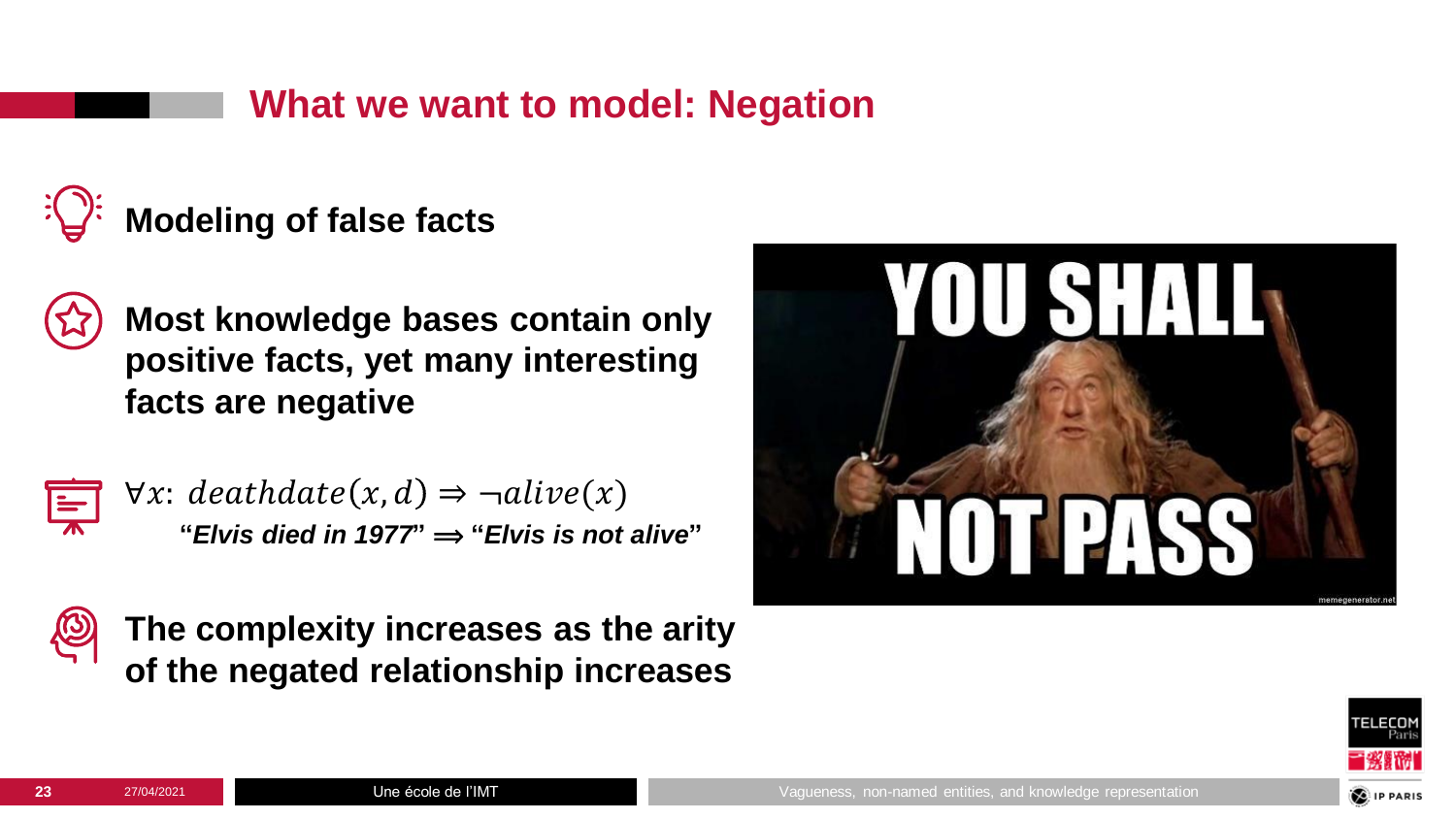## **What we want to model: Beliefs**

**A belief is an attitude that some proposition about the world is true**

![](_page_23_Picture_2.jpeg)

**Allows to have contradicting statements in the same KB**

**"***Flat-earthers believe the earth is flat, but the earth is almost a sphere.***"**

![](_page_23_Picture_5.jpeg)

 $\forall \phi$ :  $\forall x$ : *believes*( $a, \phi$ ),  $type(x, b) \Rightarrow$  believes $(x, \phi)$ 

**"***All Republicans believe Trump and Trump believes he won the election.*<sup> $n \rightarrow \infty$ </sup>*"Republicans believe they won the election.***"**

![](_page_23_Picture_8.jpeg)

**Introduction of the doxastic logic or the logic of context might lead to undecidability**

![](_page_23_Picture_10.jpeg)

![](_page_23_Picture_11.jpeg)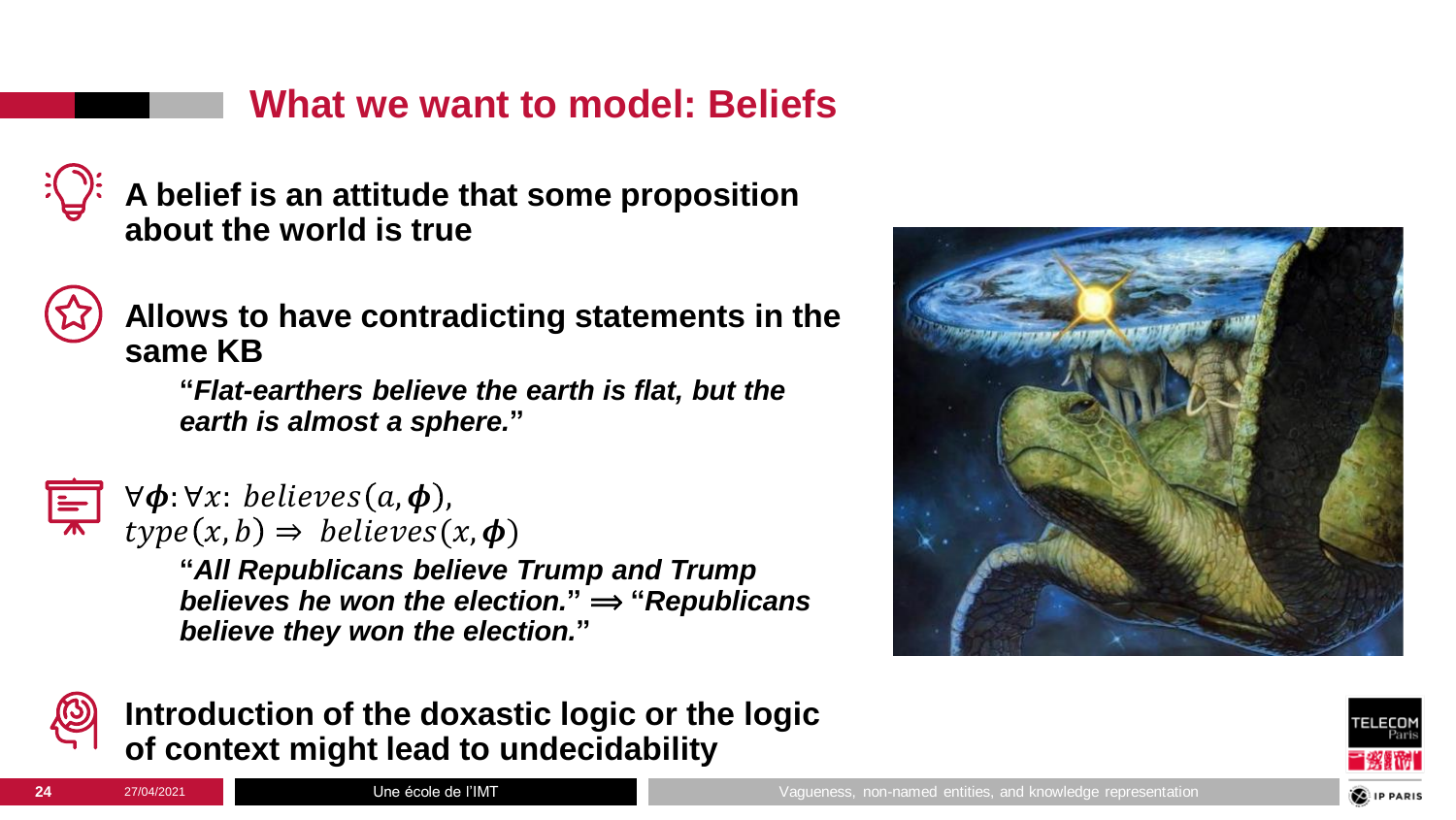## **What we want to model: Sentiments**

![](_page_24_Picture_1.jpeg)

**Affective states toward something or someone**

![](_page_24_Picture_3.jpeg)

**Sentiments are omnipresent in social interactions, especially between a company and its customers**

 $\forall x: \neg like(x, a) \implies \neg buy(x, i)$ 

"*John don't like Apple*"  $\Rightarrow$  "*He won't buy an iPhone***"**

 $\forall x: like(x, h) \implies \psi(x)$ 

"*John like to hunt*"  $\Rightarrow$  "*He won't vote for a political ecologist party***"**

**How to represent sentiments in knowledge bases?**

![](_page_24_Picture_11.jpeg)

![](_page_24_Picture_12.jpeg)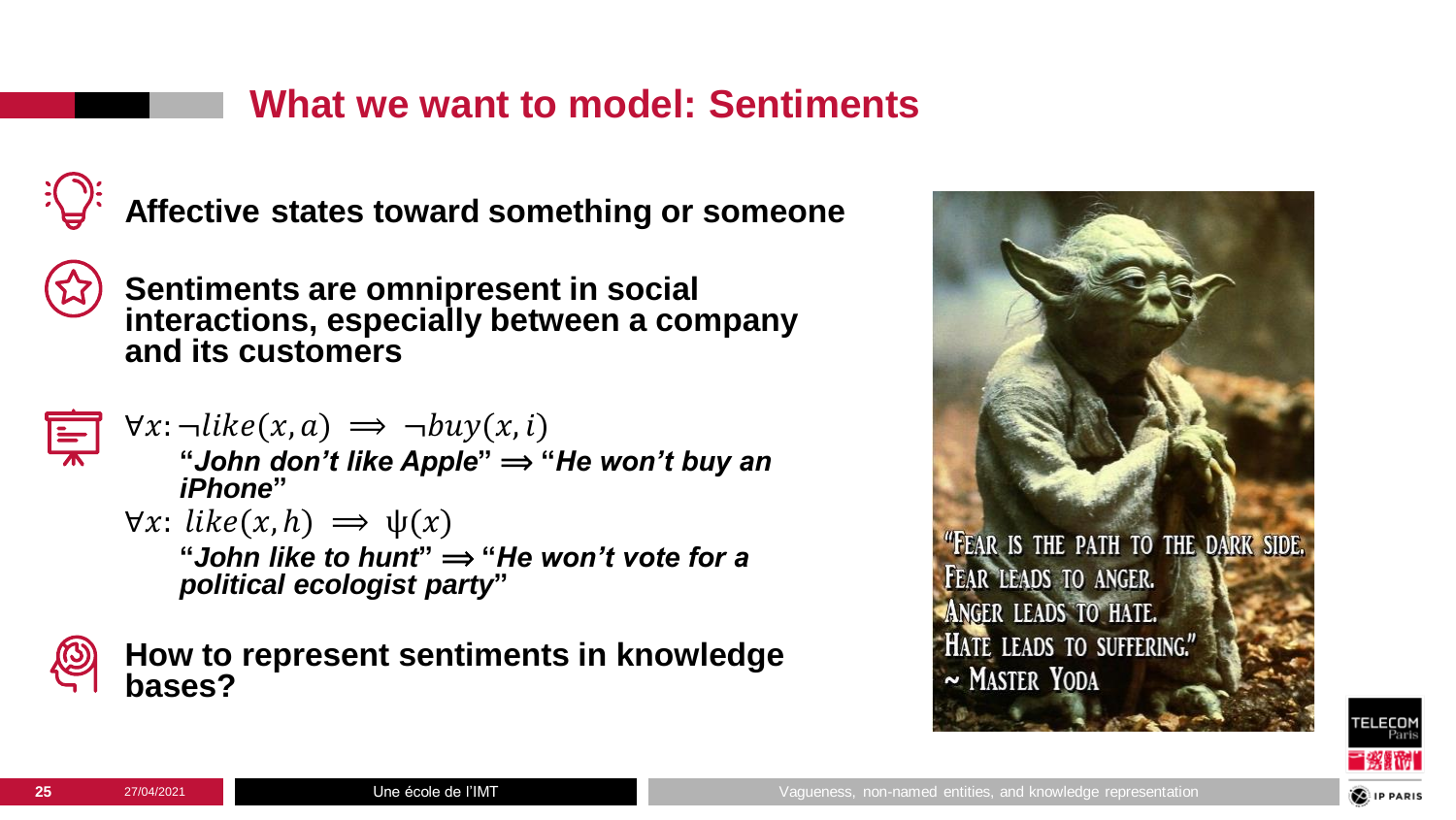#### **What we want to model: Narratives**

![](_page_25_Picture_1.jpeg)

**A series of logically and chronologically related events that describe something**

![](_page_25_Picture_3.jpeg)

**Narratives are everywhere: Wikipedia articles, newspapers, books,…**

![](_page_25_Picture_5.jpeg)

**"***Once upon a time…***"**

![](_page_25_Picture_7.jpeg)

**All of the preceding elements are necessary to properly represent and reason with narratives**

![](_page_25_Picture_9.jpeg)

![](_page_25_Picture_10.jpeg)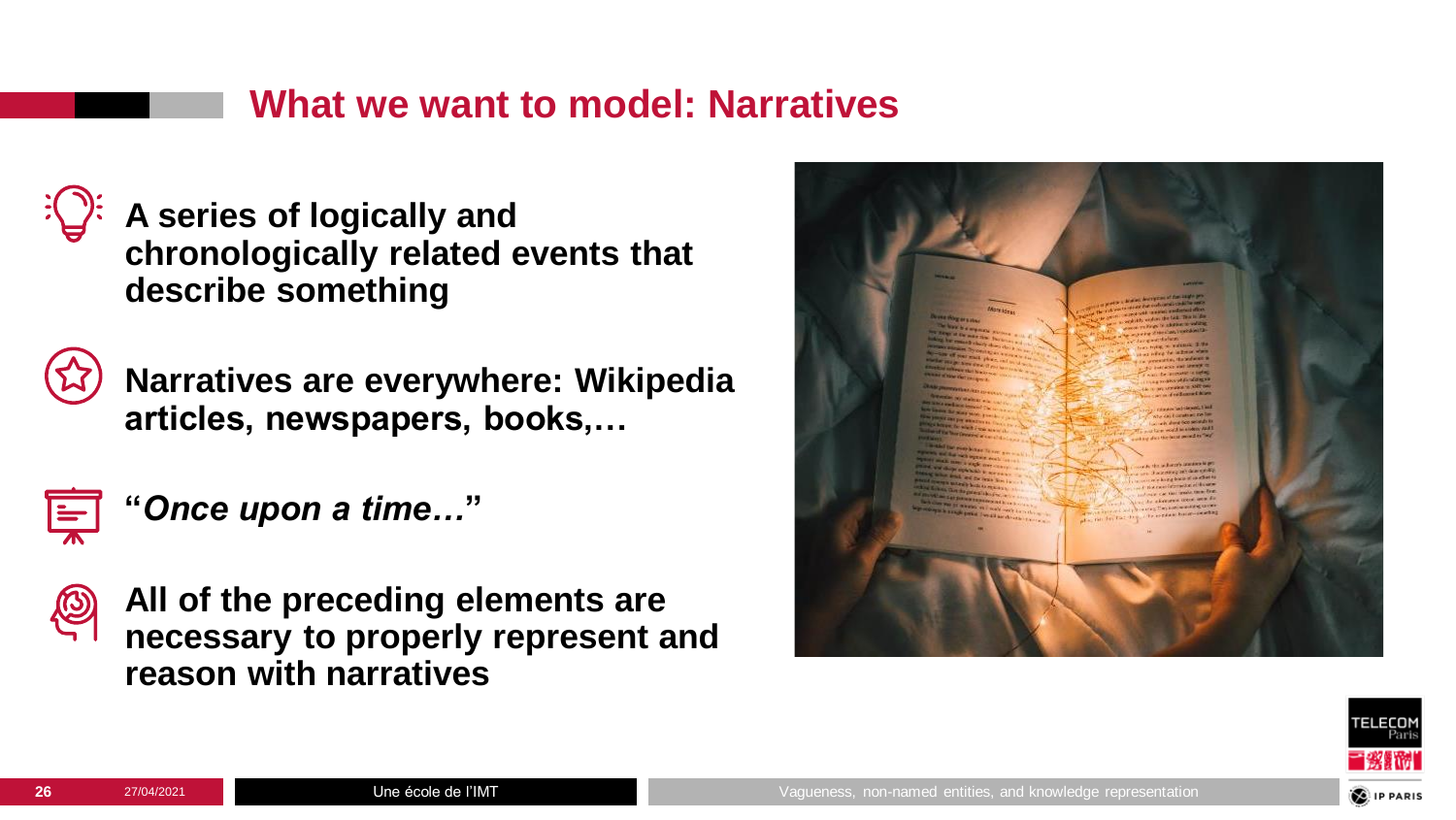![](_page_26_Figure_0.jpeg)

![](_page_26_Figure_1.jpeg)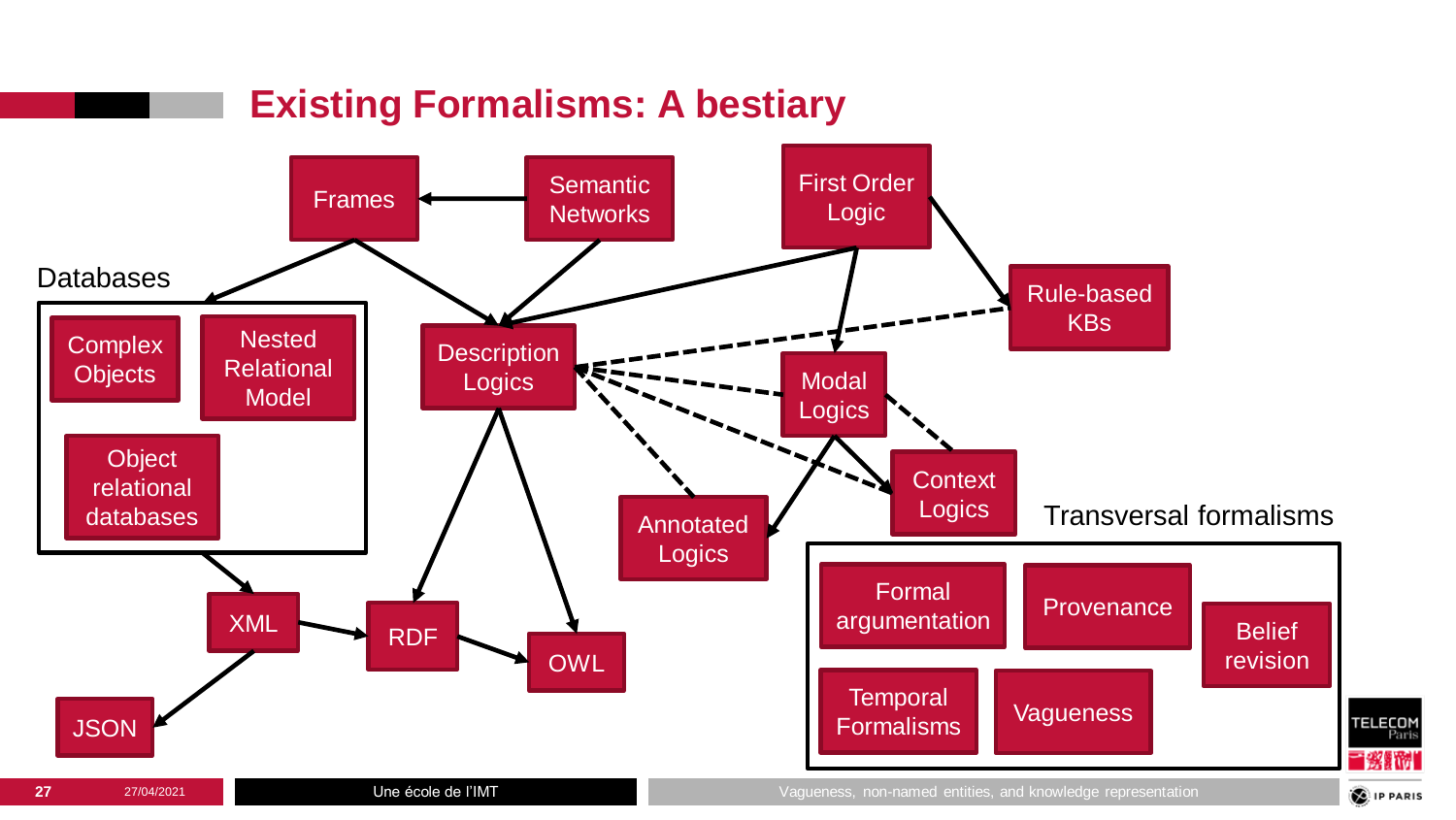## **Existing Formalisms: Challenges**

#### ■ What do we want?

**To model and reason with high arity relationship, events, precedence, causation, negation, beliefs, sentiments and narratives**

■ Some formalisms can represent what we need, but they are **undecidable.**

■ We need a trade-off

![](_page_27_Picture_5.jpeg)